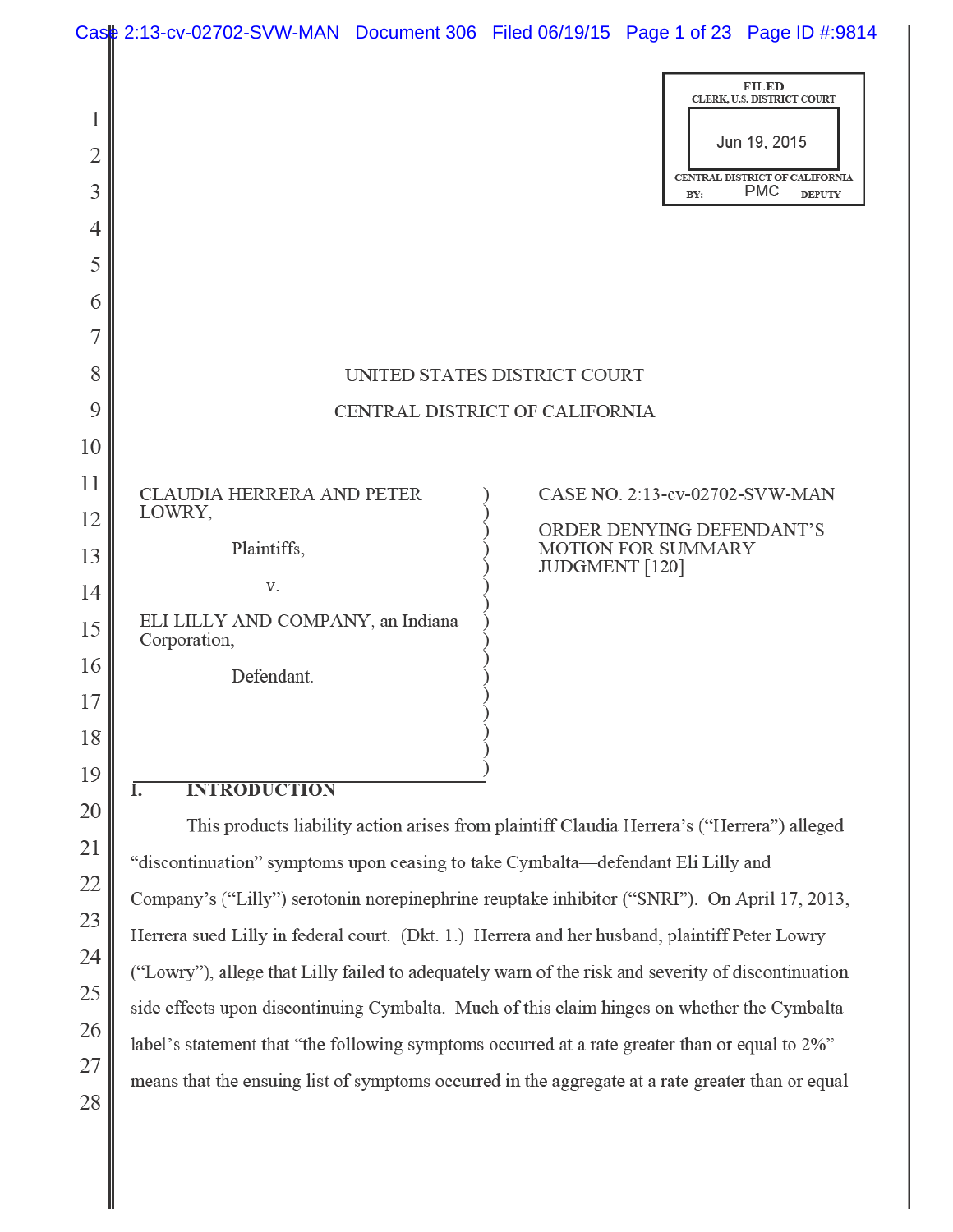to 2% or that each listed symptom occurred at that rate.

2 3 4 5 6 7 8 In their Complaint, Plaintiffs assert causes of action for: (1) negligence; (2) strict product liability—design defect; (3) strict product liability—failure to warn; (4) "strict product liability"; (5) negligent misrepresentation; (6) fraud; (7) breach of implied warranty; (8) violation of California's Unfair Competition Law ("UCL"), Bus. & Prof. Code §§ 17200, *et seq.*; and (9) loss of consortium. (Dkt. 1.) However, Plaintiffs have abandoned their claims for strict liability—design defect, breach of implied warranty, violation of the UCL, and for loss of consortium. (Dkt. 186.)

9 10 11 12 13 14 15 16 17 18 19 20 21 22 Presently before the Court are Lilly's motion for summary judgment (dkt. 120), Lilly's motion to exclude the expert testimony of Dr. Joseph Glenmullen ("Glenmullen") (dkt. 138), Lilly's supplemental motion to exclude Glenmullen's expert testimony (dkt. 273), and Lilly's motion to exclude expert Dr. Louis Morris's ("Morris") testimony (dkt 139). As discussed in more detail below, much has happened in this case since these motions were filed. After several hearings, the filing of a motion for sanctions, and a round of supplemental briefing, the Court learned of allegedly new evidence not presented in connection with the instant motion for summary judgment. This evidence raises questions regarding, *inter alia*, whether discontinuation symptoms can be avoided by tapering off Cymbalta, Lilly's knowledge regarding whether tapering diminishes the risk of discontinuation symptoms, and whether Lilly deliberately designed Cymbalta's clinical trials in a way calculated to under-report the risk of discontinuation symptoms. Plaintiffs assert that Lilly either improperly asserted privilege over the relevant documents or buried them in a massive "document dump" produced in the last week of discovery.

23

1

24 For the reasons discussed below, the Court DENIES Lilly's motion for summary judgment and DECLINES TO REACH the motions to exclude Glenmullen and Morris.

**II. STATEMENT OF FACTS**

26

27

28

25

**A. Cymbalta's Background**

On August 3, 2004, the U.S. Food and Drug Administration ("FDA") approved the use of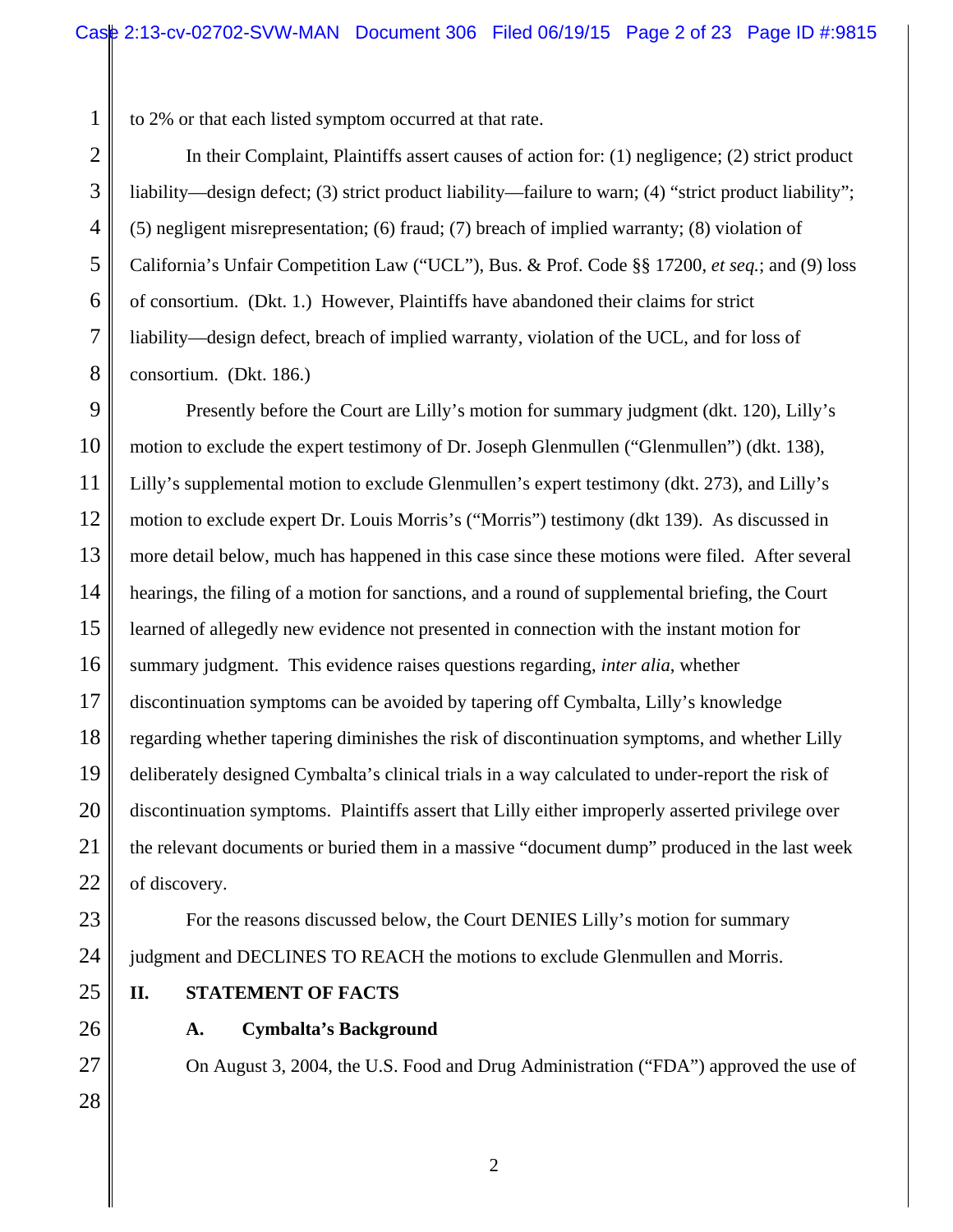1 2 3 4 5 6 7 8 9 10 11 12 13 14 15 16 17 18 19 20 21 22 23 24 25 26 27 28 Cymbalta<sup>1</sup> (duloxetine) for the treatment of major depressive disorder. (Def.'s SUF  $\P$ 1.) The FDA simultaneously approved the U.S. Physician Package Insert ("label") for Cymbalta. *Id.* The Cymbalta label that was FDA approved and in effect in March 2007 included the following language in the "Precautions" section: Discontinuation symptoms have been systematically evaluated in patients taking Cymbalta. Following abrupt discontinuation in placebocontrolled clinical trials of up to 10-weeks duration, the following symptoms occurred at a rate greater than or equal to 2% and at a significantly higher rate in either the MDD [major depressive disorder] or GAD [generalized anxiety disorder] Cymbalta-treated patients compared to those discontinuing from placebo: dizziness; nausea; headache; paresthesia; vomiting; irritability; and nightmare. During marketing of other SSRIs [selective serotonin reuptake inhibitors] and SNRIs . . ., there have been spontaneous reports of adverse events occurring upon discontinuation of these drugs, particularly when abrupt, including the following: dysphoric mood, irritability, agitation, dizziness, sensory disturbances (e.g., paresthesias such as electric shock sensations), anxiety, confusion, headache, lethargy, emotional lability, insomnia, hypomania, tinnitus, and seizures. Although these events are generally self-limiting, some have been reported to be severe. Patients should be monitored for these symptoms when discontinuing treatment with Cymbalta. A gradual reduction in the dose rather than abrupt cessation is recommended whenever possible. If intolerable symptoms occur following a decrease in the dose or upon discontinuation of treatment, then resuming the previous prescribed dose may be considered. Subsequently, the physician may continue decreasing the dose but at a more gradual rate. (Def.'s SUF ¶ 2.)The 2007 Cymbalta label also included the following language in the "Dosage and Administration" section: Symptoms associated with discontinuation of Cymbalta and other SSRIs and SNRIs have been reported (see PRECAUTIONS). Patients should be monitored for these symptoms when discontinuing treatment. A gradual reduction in the dose rather than abrupt cessation is recommended whenever possible. If intolerable symptoms occur following a decrease in the dose or upon discontinuation of treatment, then resuming the previously prescribed dose may be considered. Subsequently, the physician may continue decreasing the dose but at a more gradual rate. (Def.'s SUF ¶ 3.) Though Cymbalta's label recommends tapering, it does not provide specific parameters—such as timeframe or dosage increments— for designing an appropriate taper 1 As noted above, Cymbalta is an SNRI. (Def.'s SUF ¶ 1.)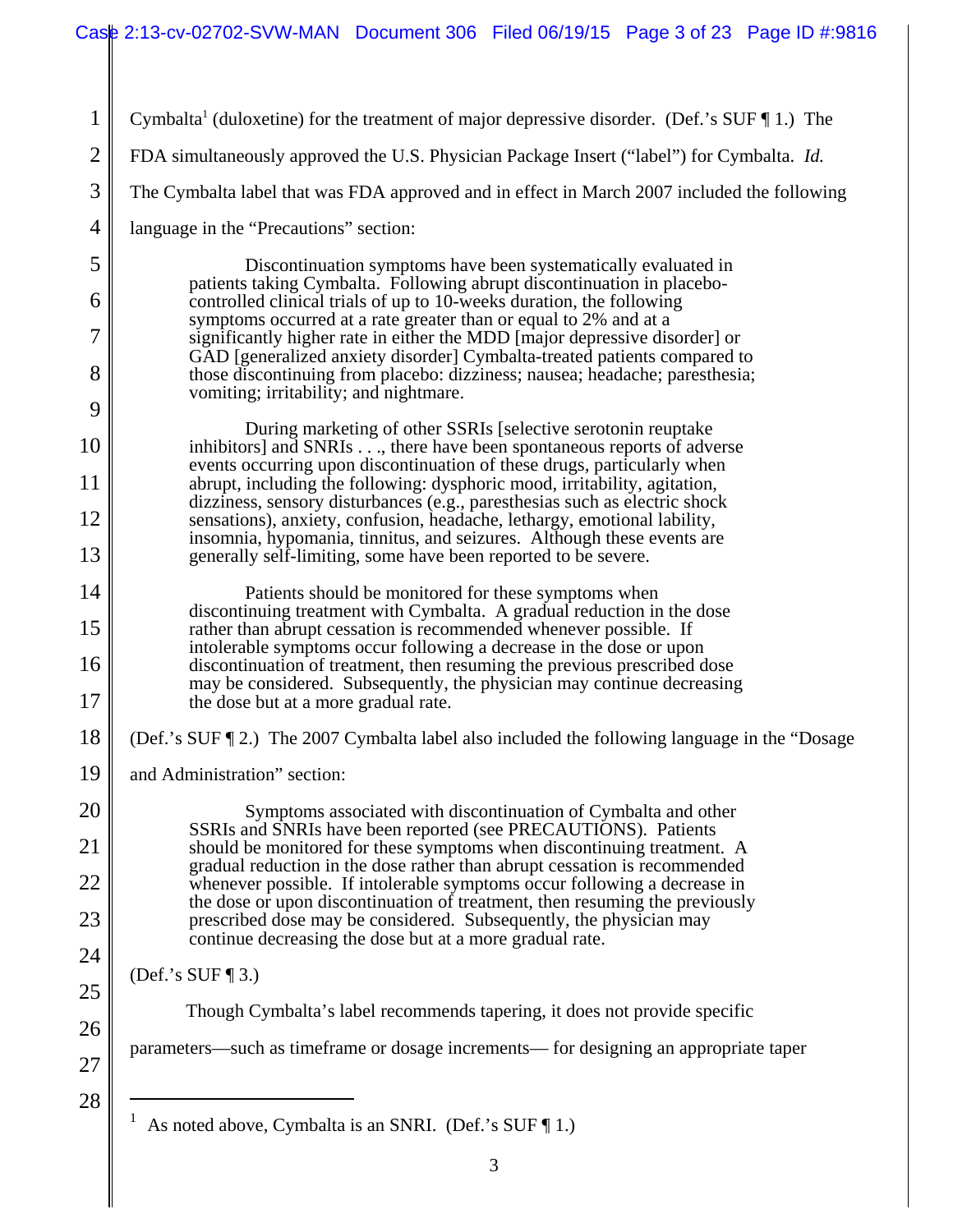1 2 3 4 regime. (Paley Decl., Ex. 9.) The label also states that Cymbal "should be swallowed whole and should not be chewed or crushed, nor should the contents be sprinkled on food or mixed with liquids." (Pls.' RFF ¶ 50.) Lilly manufactures Cymbalta in 20 milligram, 30 milligram, and 60 milligram delayed release capsules. (*Id.*)

5

## **B. The 2005 Journal of Affective Disorders Article**

6 7 8 9 10 11 12 13 14 15 In 2005, the Journal of Affective Disorders published an article called "Symptoms Following Abrupt Discontinuation of Duloxetine Treatment in Patients with Major Depressive Disorder" (the "2005 JAD Article"). (Def.'s SUF ¶ 5.) Three of the 2005 JAD Article's authors—David G. Perahia, Daniel Kajdasz, and Durisala Desaiah—were Lilly employees. (*Id.*) The article reported data arising from nine clinical trials that Lilly funded, designed and conducted. (Def.'s SUF  $\P$  6.) In all of the studies, Cymbalta was abruptly discontinued. (Paley Decl., Ex. 10, at 208.) After discontinuation there was a 1 or 2 week lead-out phase to allow for the collection of discontinuation-emergent adverse events ("DEAEs") at a set time after discontinuation. (*Id.*) DEAEs were elicited by non-probing inquiry and were rated as mild, moderate, or severe. (*Id.*)

16 17 18 19 20 21 22 23 The 2005 JAD Article reports that in short-term, placebo-controlled studies, "[s]ignificantly more duloxetine-treated patients (44.3%) reported at least 1 DEAE than placebotreated patients (22.9%), with dizziness being the most common symptom." (*Id.*; Def.'s SUF ¶ 8.) The Article reports that 39.8% of the reported events were mild, 50.6 % were moderate, and 9.6% were severe. (Def.'s SUF ¶ 9.) Of the DEAEs reported, 53.7% were unresolved as of the final contact with the patient (either 1 or 2 weeks after discontinuation). (Paley Decl., Ex. 10, at 275.) The Article also includes a table relaying the incidence of specific discontinuation symptoms as follows:

| 24 | Event                        | Placebo           | Duloxetine (Cymbalta) |
|----|------------------------------|-------------------|-----------------------|
| 25 |                              | $(N = 380; n (%)$ | $(N = 490; n (%)$     |
| 26 | Patients with $\geq 1$ event | 87(22.9)          | $217(44.3)^*$         |
| 27 | <b>Dizziness</b>             | 3(0.8)            | 61 $(12.4)^*$         |
| 28 | Nausea                       | (0.3)             | $29(5.9)^*$           |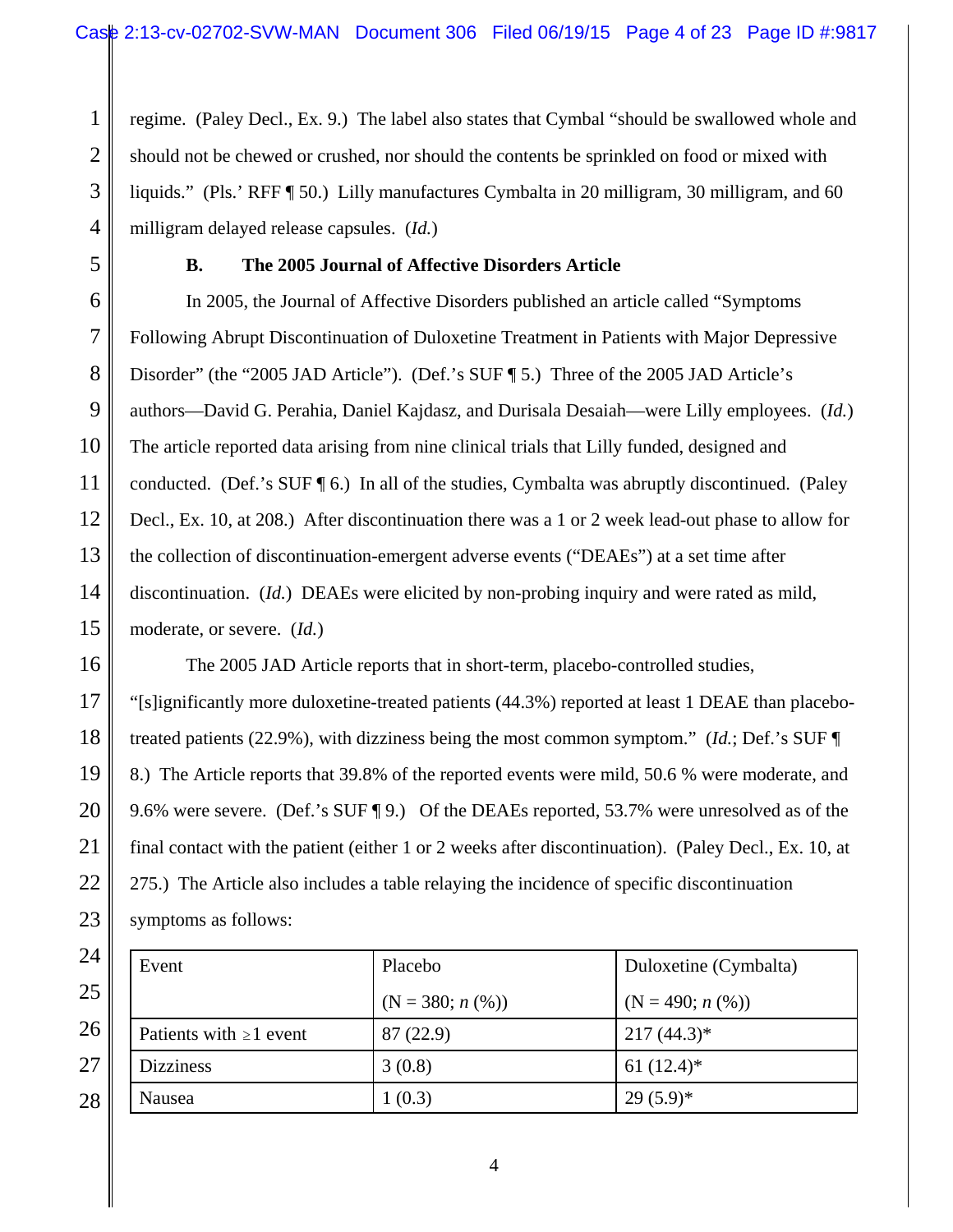# Case 2:13-cv-02702-SVW-MAN Document 306 Filed 06/19/15 Page 5 of 23 Page ID #:9818

|  | Headache NOS        | 3(0.8) | $26(5.3)*$  |
|--|---------------------|--------|-------------|
|  | Paraesthesia        | 1(0.3) | $14(2.9)*$  |
|  | Diarrhea NOS        | 3(0.8) | 11(2.2)     |
|  | <b>Vomiting NOS</b> | 2(0.5) | $12(2.4)$ * |
|  | Irritability        | 1(0.3) | $12(2.4)$ * |
|  | Insomnia            | 2(0.5) | 10(2.0)     |
|  | Nightmare           | 0(0.0) | $10(2.0)*$  |

NOS = not otherwise specified.

\* *P* < 0.05 vs. placebo, Fisher's Exact Test.

(Paley Decl., Ex. 10, at  $276.$ )<sup>2</sup>

The Article also reports that in the long-term, placebo-controlled studies, "[s]ignificantly more duloxetine-treated patients reported at least 1 DEAE (9.1%) than did placebo-treated patients (2.0%) with dizziness being the most common symptom[.]" (Paley Decl., Ex. 10, at 210; Def.'s SUF ¶ 10.) The Article reports that of the 34 reported DEAEs in those studies, 70.6% were mild, 26.5% were moderate, and 1 event (2.9%) was severe. (Def.'s SUF ¶ 11.) The Article also includes a table relaying the incidence of specific discontinuation symptoms after long-term treatment occurring in at least two duloxetine-treated patients as follows<sup>3</sup>:

| Event                       | Placebo           | Duloxetine (Cymbalta) |
|-----------------------------|-------------------|-----------------------|
|                             | $(N = 101; n (%)$ | $(N = 242; n (\%))$   |
| Patients with $\geq 1$ DEAE | 2(2.0)            | $22(9.1)$ *           |
| <b>Dizziness</b>            | 1(1.0)            | 8(3.3)                |
| Anxiety                     | 0(0.0)            | 2(0.8)                |
| <b>Headache NOS</b>         | 0(0.0)            | 2(0.8)                |
| Irritability                | 0(0.0)            | 2(0.8)                |

<sup>2</sup> The Court notes that in the related action of *Hexum et al. v. Eli Lilly and Co.*, No. 2:13-cv-2701, Lilly submitted evidence showing that alongside its 2001 New Drug Approval application Lilly submitted to the FDA nearly identical data to that disclosed in this table. (2701 Dkt. 153-1: Paley Decl. in Supp. of Def.'s Summ. J. Reply ("Paley Supp. Reply Decl. re Hexum") ¶ 6; Paley Supp. Reply Decl. re Hexum, Ex. 19, at  $112-20$ .)

3 The Court notes that the 2005 JAD Article also includes columns separating out this data by the dose from which the duloxetine-treated patients discontinued.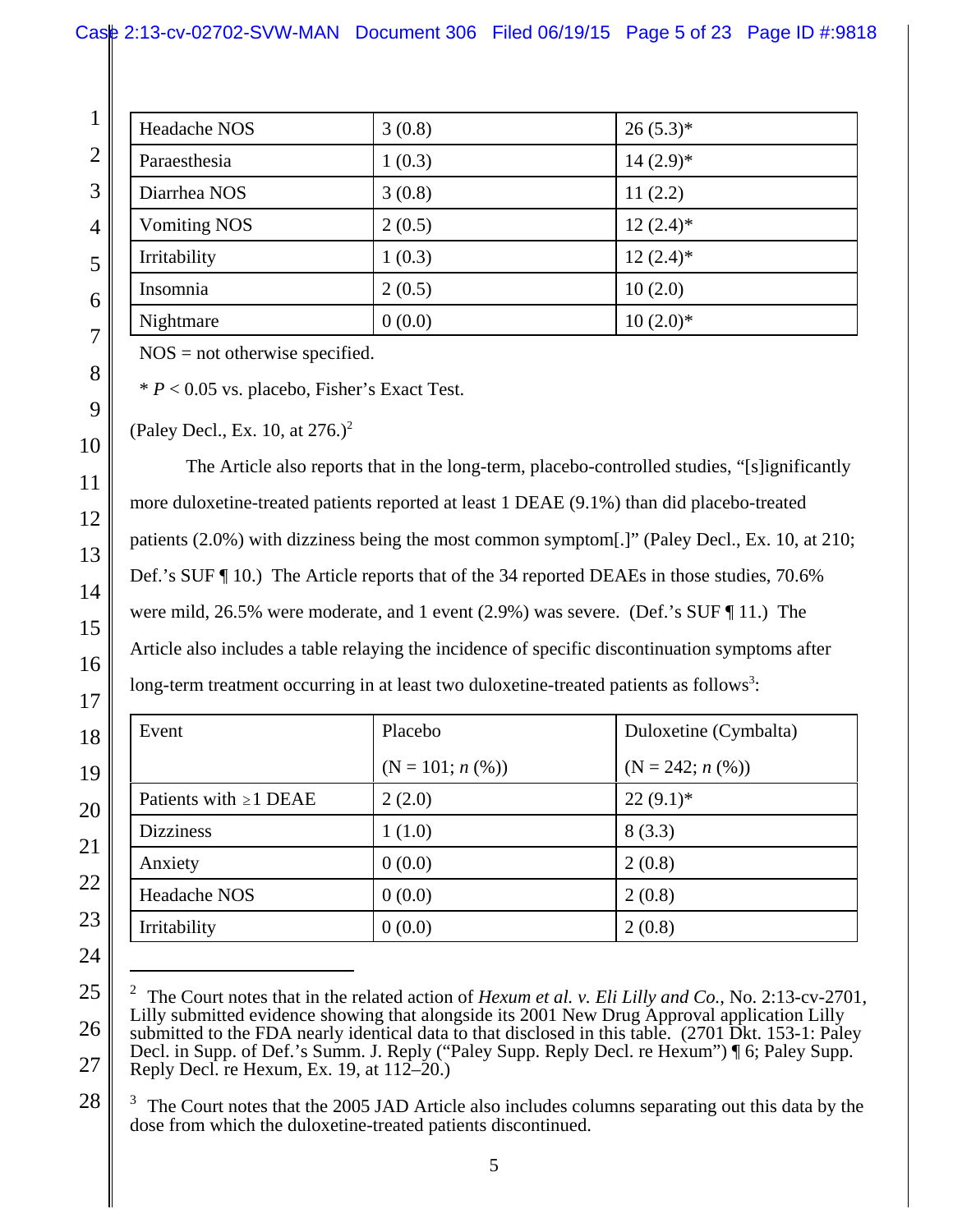| и<br>$\mathbf{r}$<br>⌒<br>H<br>∠ | Nausea              | 0(0.0) | 2(0.8) |
|----------------------------------|---------------------|--------|--------|
|                                  | <b>Vomiting NOS</b> | 0(0.0) | 2(0.8) |

NOS = not otherwise specified.

\* *P* < 0.05 vs. placebo, Fisher's Exact Test.

(Paley Decl., Ex. 10, at 276.)

3

4

5

6

7

8

9

10

11

Finally, the Article reports that in the uncontrolled 52-week open label study, 50.8% of patients reported at least 1 DEAE with dizziness being the most common. (Paley Decl., Ex. 10, at 210; Def.'s SUF ¶ 12.) Of these DEAEs, 36.6% were mild, 46.3% were moderate, and 17.2% were severe. (Paley Decl., Ex. 10, at 210; Def.'s SUF ¶ 13.) The Article also includes a table relaying the incidence of specific discontinuation symptoms for which the incidence was at least 2% as follows:

| Event                         | Duloxetine (Cymbalta) |
|-------------------------------|-----------------------|
|                               | $(N = 553; n (\%))$   |
| Patients with $\geq 1$ DEAE   | 281 (50.8)            |
| Dizziness (excluding vertigo) | 106(19.2)             |
| Anxiety NEC                   | 55 (9.9)              |
| Nausea                        | 54(9.8)               |
| Headache NOS                  | 40(7.2)               |
| Insomnia                      | 37(6.7)               |
| Irritability                  | 33(6.0)               |
| <b>Vomiting NOS</b>           | 24(4.3)               |
| Nightmare                     | 16(2.9)               |
| Paraesthesia                  | 16(2.9)               |
| <b>Tinnitus</b>               | 16(2.0)               |
| Crying                        | 15(2.7)               |
| Depressed mood                | 15(2.7)               |
| <b>Depression NOS</b>         | 15(2.7)               |
| Anorexia                      | 14(2.5)               |
| Diarrhea NOS                  | 14(2.5)               |
| Myalgia                       | 13(2.4)               |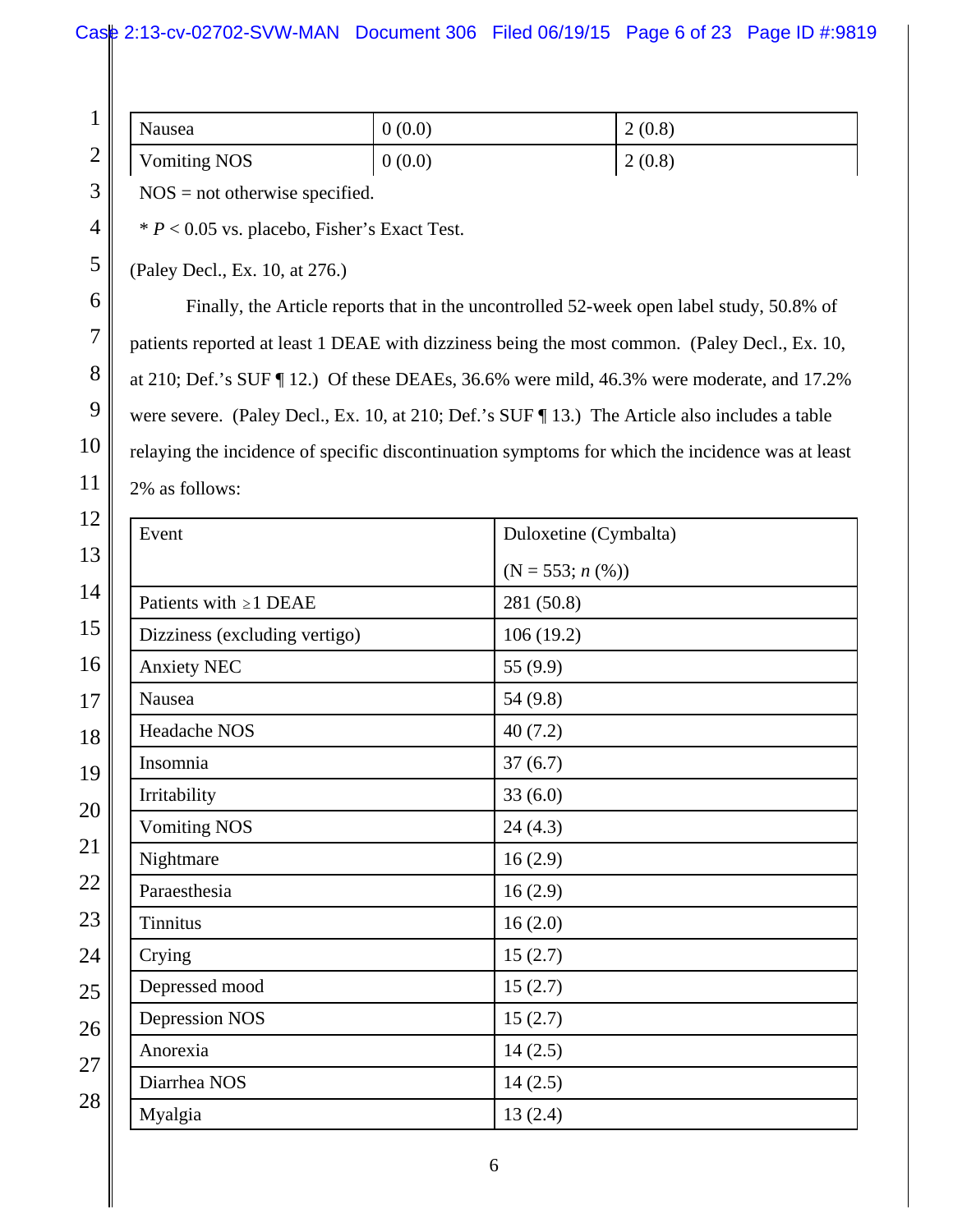|  | m<br>remor         | $1^{\circ}$<br>$\curvearrowleft$<br>12(2.2) |
|--|--------------------|---------------------------------------------|
|  | <b>Nervousness</b> | (2.0)<br>$\mathbf{r}$                       |

28

1

 $NEC = not elsewhere classified; NOS = not otherwise specified.$ 

(Paley Decl., Ex. 10, at 277.)

## **C. Herrera's Use and Discontinuation of Cymbalta**

Around 2006 or 2007, Herrera<sup>4</sup> began experiencing depression on two or three days per month. (Def.'s SUF  $\P$  16.) At the same time she also began experiencing anxiety that hindered her ability to perform at work. (*Id.*) Herrera also has a self-diagnosed history of trichotillomania (compulsively pulling out one's hair), which she asserts began at age 12. (Wisner Decl., Ex. 5, at 162:24–163:19.) Herrera's general practitioner, Dr. Mark Braunstein<sup>5</sup> ("Braunstein"), prescribed Wellbutrin to treat her depression.<sup>6</sup> (Def.'s SUF ¶ 19.) According to Herrera, Wellbutrin was ineffective. (*Id.*) Braunstein prescribed Cymbalta for Herrera around March 2007.(Def.'s SUF ¶ 20.) Herrera does not recall what Braunstein told her about the risks of taking Cymbalta. (Wisner Decl., Ex. 5, at 113:8–15.) When asked whether she recalls what Braunstein told her about discontinuing Cymbalta, Herrera testified that "[w]e never discussed the stopping of the drug—of the drug. I don't remember." (*Id.* at 115:3–6.) She also testified that she did not discuss Cymbalta discontinuation or Cymbalta tapering with Braunstein. (*Id.* at 170:12–18.) The only written material that Braunstein provided to Herrera regarding Cymbalta

<sup>20</sup> 21 22 <sup>4</sup> The Court notes that Herrera testified that as of the date of her deposition she suffered from memory loss. (Wisner Decl., Ex. 5, at 39:10–13.) Herrera's deposition indicates that she can't remember some of the events at issue in this case—such as what Braunstein told her about Cymbalta's risks. (Wisner Decl., Ex. 5, at 94:5–20; 113: 8–12.) Plaintiffs thus face substantial hurdles regarding Herrera's credibility. Nevertheless, the Court may not and does not reach those credibility issues upon consideration of the instant motion for summary judgment.

<sup>24</sup> 25 26 27 5 The Court notes that in his deposition, Braunstein had limited recollection of Herrera and his treatment of her depression. *See, e.g.*, (Wisner Decl., Ex. 1, 44:10–45:20) (discussing Braunstein's limited memory of Herrera). The difficulties caused by Braunstein's forgetfulness are compounded by the unavailability of his medical records pertaining to Herrera. While Braunstein's inability to remember Herrera might impact his credibility (which the Court does not here consider), it does not render his testimony inadmissible. Except where otherwise noted, Braunstein's testimony is not overly speculative; in his deposition he testified to the best of his recollection or attested to his general practices.

<sup>6</sup> Herrera's pharmacy records also indicate that a different doctor prescribed Zoloft and Wellbutrin for her in 2001. (Paley Decl., Ex. 7.)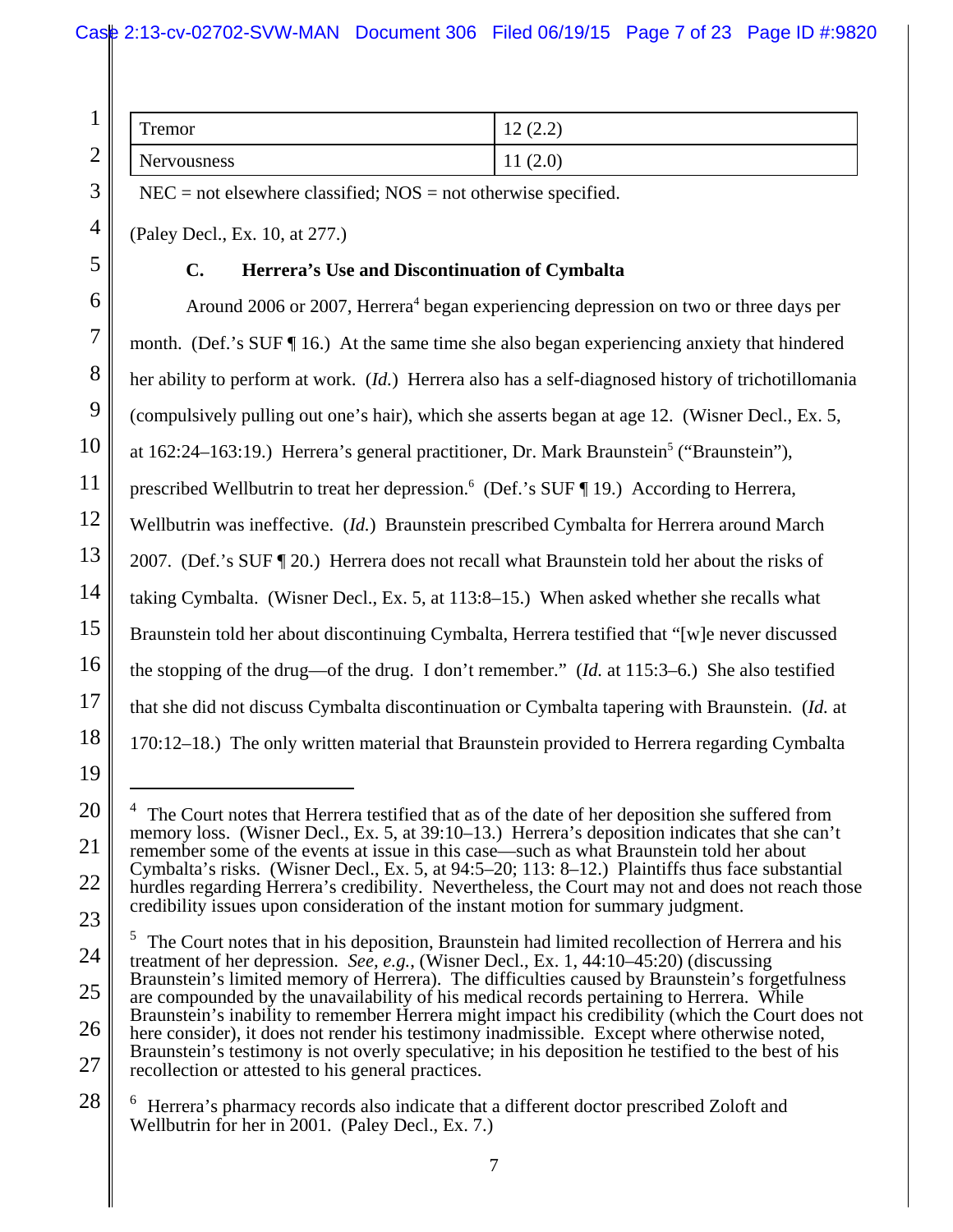1 2 3 was the package insert, which was included with the Cymbalta samples that he gave her. (*Id.* at 113:16–20; 114:23–115:24.) Herrera asserts that she read this information to the best of her ability. (*Id.* at 113:21–25.)

4 5 6 7 8 9 10 11 12 13 14 15 16 17 18 19 Although Braunstein is a general practitioner, he asserts that from 2001 to 2010 close to 50% of his practice was comprised of patients who he was following for psychiatric conditions. (Paley Decl., Ex. 2, at 23:9–20.) Braunstein prescribed Cymbalta to "many" patients prior to prescribing Cymbalta to Herrera. (Paley Decl., Ex. 2, at 117:20–118:2.) According to Braunstein, he learned of the need to taper off of antidepressants twenty years ago as part of his basic psychpharmacology training (though the antidepressants he studied then were not SSRIs or SNRIs). (*Id.* at 131:10–21.) Additionally, based on the Cymbalta materials provided to him in 2007, Braunstein then knew that a "significant number of people" had unpleasant withdrawal symptoms from Cymbalta upon abrupt withdrawal.<sup>7</sup> (*Id.* at 73:11–24.) Because of this knowledge, Braunstein always warns people that they can't abruptly stop taking Cymbalta—they need to taper it instead. (*Id.* at 73:19–23.) Thus, while Braunstein doesn't recall his conversation with Herrera, he testified that he believes that he probably warned her that she couldn't abruptly stop taking Cymbalta but would need to taper it. (*Id.* at 74:1–3.) At the time he prescribed Cymbalta to Herrera, Braunstein would have had a "working knowledge" of the information contained in Cymbalta's product label and would have relied (at least in part) on the information therein. (*Id.* at 54:14–55:5.)

20 21 When asked to explain the meaning of the Cymbalta label's language that "the following symptoms occurred at a rate greater than or equal to 1 percent,"<sup>8</sup> Braunstein said that it means

22

23

24

25

26

27

<sup>7</sup> Notwithstanding the foregoing, Braunstein also testified that he did not become aware of the extent of the withdrawal syndrome from Cymbalta that he knew of on the date of his deposition until two years prior (sometime in 2012). (Paley Decl., Ex. 2, at 151:11–25.) He then went on to clarify that the thing he was surprised to learn was that Cymbalta was supposedly "addictive"—which Braunstein uses to mean that some people supposedly can't discontinue Cymbalta at all because of the extreme severity of their discontinuation side effects. (*Id.* at 153:2–154:2.) Braunstein thus uses the word "addictive" to mean something other than causing discontinuation side effects. (*Id.*)

<sup>8</sup> Counsel apparently read to Braunstein the wrong version of the label. Regardless, the only difference between this portion of the labels is the use of 1% or 2%—which is immaterial to the present analysis.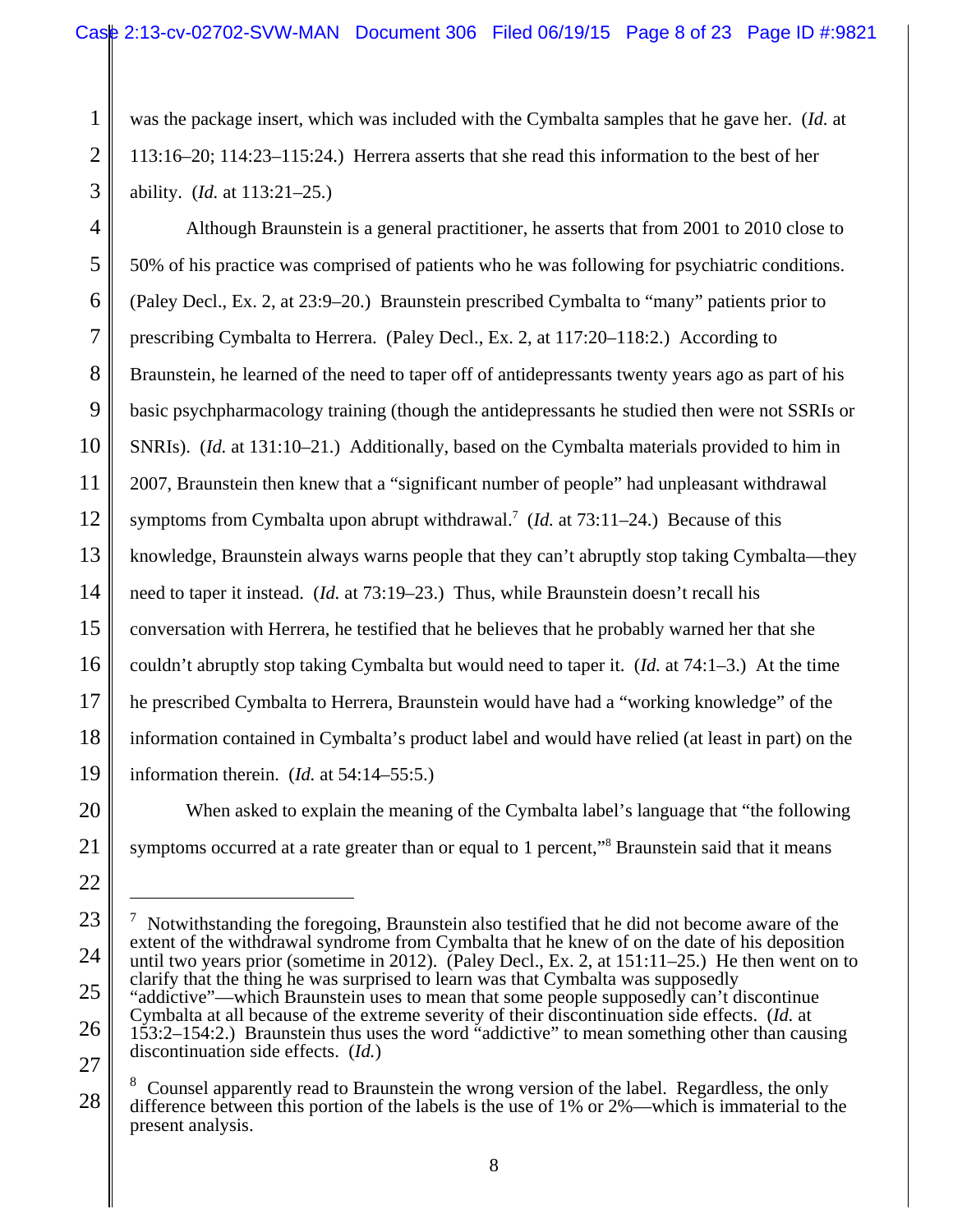1 "exactly what it says, that it could be equal to 1 percent rate or much higher[.]" (*Id.* at 137:13–25.) He also testified that he understands the phrase "at a significantly higher rate in duloxetine-treated patients compared to those discontinuing from placebo" to mean that "it's a lot higher rate, but they don't tell you how much higher." (*Id.* at 137:5–12.) Braunstein testified that he did not see or receive the 2005 JAD Article prior to his 2014 deposition. (*Id.* at 158:17–161:3.) He also testified that he doesn't remember if he had seen the data reflected in the 2005 JAD Article in 2007, but that: the numbers sound like—the 44% of patients having withdrawal symptoms sounds . . . not like what [he] would have known back then; that so many lasted two weeks or longer . . . [he] had seen it, but [he doesn't] know that [he] knew it was 10 %. [He] might have thought it was lower than that at two weeks and later of actual withdrawal symptoms, not re-emergence of underlying symptoms. (*Id.* at 74:7–15.) He further testified that this was an important distinction. (*Id.* at 74:17.) He also testified that if Lilly was aware that the risk of discontinuation side effects was between 44 and 50 percent, then he believes Lilly should have disclosed this information. (*Id.* at 22–24.) He also testified that while this was a "high number," he was aware from personal experience "that

these symptoms were common." (*Id.* at 163:6–16.)

Herrera asserts that her depression and anxiety improved within one month of commencing Cymbalta. (Def.'s SUF ¶ 21.)She took Cymbalta every day from the time she commenced Cymbalta in 2007 until she discontinued it in 2012. (Wisner Decl., Ex. 5, at 135:12–14.)

Around early 2012, Herrera "realized that [she] wasn't feeling very well for a long time on Cymbalta." (Wisner Decl., Ex. 5, at 84:7–11; Def.'s SUF ¶ 38.) She was experiencing weight gain, lethargy, some anxiety, and was feeling "bluesy" all the time. (Def.'s SUF ¶ 38.) Herrera asserts that "a bulb went off in [her] head and told [her] it's time to get off any drugs." (*Id.*; Wisner Decl., Ex. 5, at 84:17–19.) She therefore spoke to Dr. Mayur Patel ("Patel")—a pulmonologist who was treating Herrera's mother. (Wisner Decl., Ex. 5, at 79: 9–23, 84:13–22.) Though the precise parameters are disputed, it is undisputed that Patel prescribed a tapering regimen for Herrera. (Def.'s SUF ¶ 40.) According to Herrera, Patel told her to drop from 60 milligram to 30 milligram doses of Cymbalta for 30 days, after which she should cease taking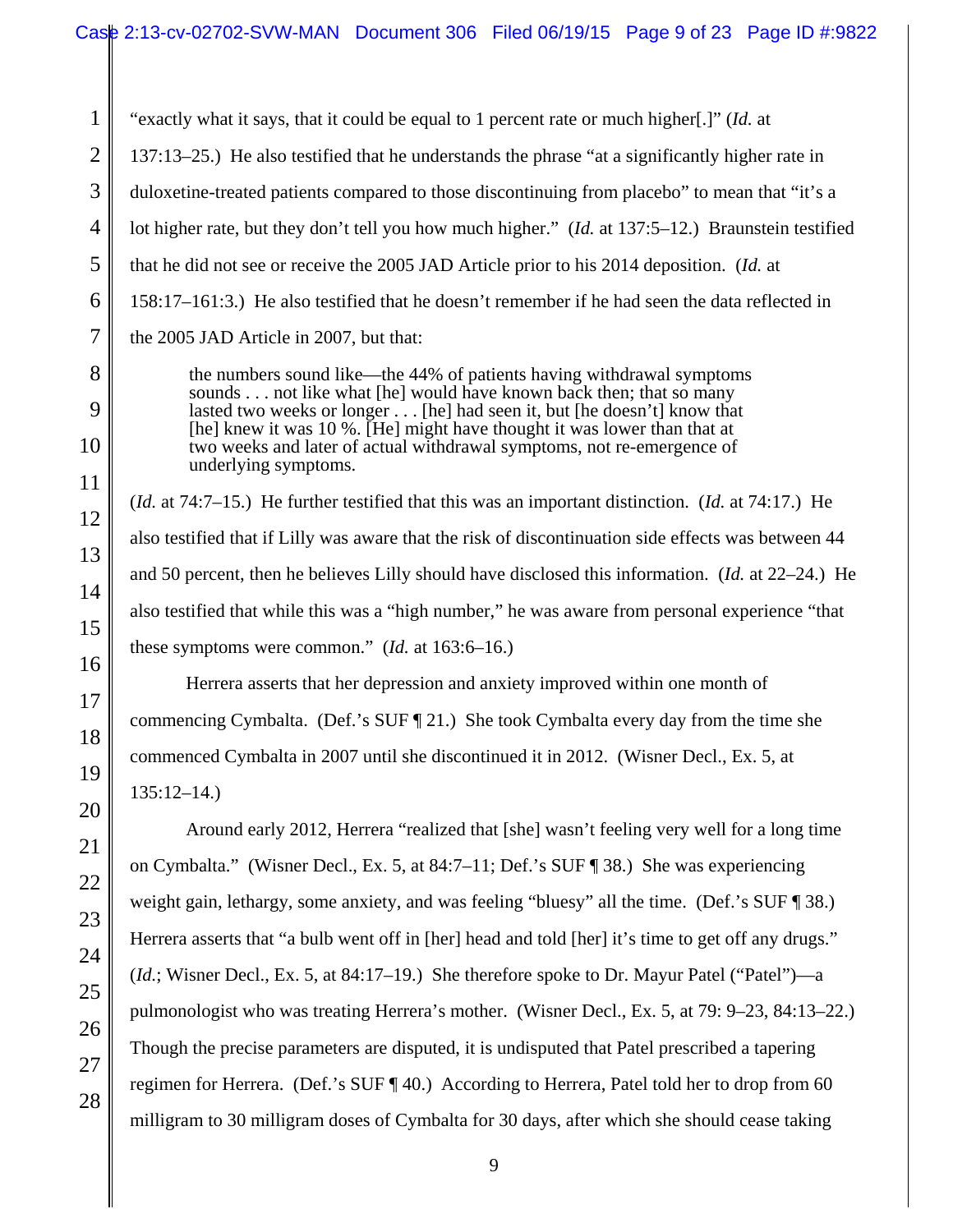# Case 2:13-cv-02702-SVW-MAN Document 306 Filed 06/19/15 Page 10 of 23 Page ID #:9823

1 2 3 4 5 6 any Cymbalta. (Wisner Decl., Ex. 5, at 84:23–85:2.) According to Patel, he told Herrera to take 30 milligrams of Cymbalta per day for three weeks, at which point she should return for a follow up visit. (Paley Decl. in Supp. of Def.'s Reply ("Second Paley Decl."), Ex. 14, at 82:13–17.) Herrera did not return to Patel for the March 1, 2012, visit that was scheduled for her. (Def.'s SUF ¶ 41.) While taking 30 milligrams of Cymbalta per day, Herrera felt the same as when she was taking 60 milligrams per day. (Wisner Decl., Ex. 5, at 243:23–244:2.)

7 8 9 10 11 12 13 14 Herrera discontinued any Cymbalta use on or about March 1, 2012. (Def.'s SUF ¶ 42.) Herrera asserts that she first felt what she claims were Cymbalta withdrawal symptoms on March 3, 2012. (Wisner Decl., Ex. 5, at 251:19–21.) On March 13, 2012, Herrera returned to Patel's office with complaints of depression, anxiety, difficulty sleeping, nausea, and diarrhea. (Def.'s SUF ¶ 43.) She also complained of having a sensation like she needed to use the restroom. (Wisner Decl., Ex. 5, at 251:3–14.) In addition to these symptoms, Herrera asserts that she experienced brain zaps, suicidal ideation, muscle spasms, the sensation of objects crawling in her skin, hot flashes, body shivers, memory loss, and skin irritation. (Def.'s SUF ¶ 46.)

15 16 17 18 19 On March 28, 2012, Herrera asked her husband to call Patel and to ask Patel what to do because her condition wasn't improving. (Wisener Decl., Ex. 5, 263:1–9.) On that date, Patel prescribed 30 milligrams of Cymbalta to Herrera. (Def.'s SUF ¶ 44.) Herrera refused to take the 30 milligram dose of Cymbalta that Patel prescribed. (*Id.*) She did not return to Patel's office until March 2013. (Def.'s SUF  $\P$  45.)

20

# **D.** Herrera's Other Medical Conditions<sup>9</sup>

21 22 23 24 25 Sometime in 2007 or 2008, Herrera was diagnosed with hypothyroidism. (Wisner Decl., Ex. 5, at 206:9–16.) In 2010, Herrera was diagnosed as perimenopausal. (Wisner Decl., Ex. 5, at 199:19–200:6.) In her June (or July) 2010 intake questionnaire, Herrera indicated that she was feeling "bluesy", suffered from hot flashes, had "dry/patchy" skin, had a stiff/heavy head/neck, had mild back pain, had tinging or numbness (which she asserts plagued her feet and lower legs),

<sup>28</sup> 9 The Court notes that Plaintiffs dispute the validity of the diagnoses that Herrera received. Thus, in this section the Court merely describes these diagnoses to provide context for the Court's analysis of the legal issues. The Court does not here decide that Herrera in fact suffered from these conditions.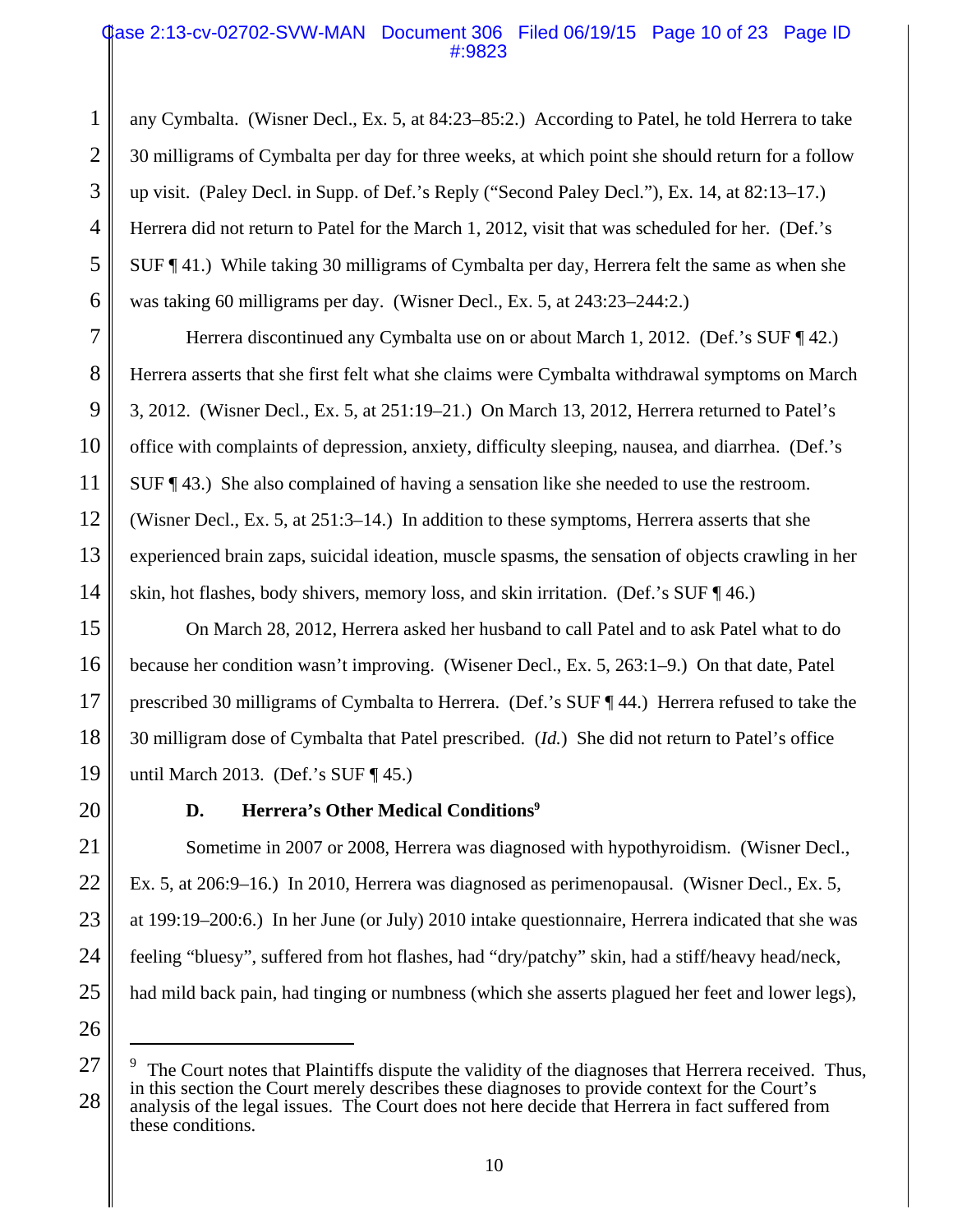## Case 2:13-cv-02702-SVW-MAN Document 306 Filed 06/19/15 Page 11 of 23 Page ID #:9824

2 3 4 had gained weight, had very low energy, was unable to sleep or wake up, had very poor sexual desire, suffered from lightheadedness or dizzy spells, had headaches, and had changes in her visual acuity. (*Id.* at 172:9–193:6.) Though Herrera asserts that she doesn't remember suffering from memory problems in 2010, she checked the box on the intake form that she completed in 2010 indicating that her memory and concentration were very poor. (*Id.* at 188:13**–**190:25.)

6

7

8

25

26

27

28

5

1

# **III. PROCEDURAL HISTORY**

On February 5, 2015, Lilly filed the instant motion for summary judgment. (Dkt. 120.) Since then, much has happened in this case.

9 10 11 12 13 14 15 On April 21, 2015, Plaintiffs moved for sanctions against Lilly. (Dkt. 257.) In their sanctions motion, Plaintiffs asserted that Lilly improperly withheld documents—1,000 of which were allegedly withheld pursuant to attorney-client privilege—and failed to timely provide an accurate privilege log. (Dkt. 257: Mot. 1.) On May 18, 2015, the Court ordered Lilly to produce a revised privilege log by May 26, 2015. (Dkt. 292.) On June 1, 2015, the Court held a hearing regarding the newly produced privilege log and documents. (Dkt. 295.) On the same day, the Court granted leave for the parties to file supplemental briefing. (*Id.*)

16 17 18 19 20 21 Alongside their supplemental briefing, Plaintiffs submit internal Lilly documents regarding Cymbalta's clinical trials, Cymbalta's approval for the treatment of Generalized Anxiety Disorder ("GAD"), and similar topics. (Dkt. 300.) Plaintiffs assert that these documents were previously either improperly withheld, improperly redacted, or were buried in a "document dump" of thousands of documents that Lilly allegedly produced in the last week of discovery and provided in a non-native electronic format that was difficult to use.

22 23 24 Of particular note: Plaintiffs provide a 2006 email from David Perahia ("Perahia") to Michael Detke ("Detke") and others in which Perahia discusses potential updates to Cymbalta's "Medical Beliefs" documents. In the email, Perahia states:

[i]n terms of whether the use of a taper reduces the number of reported DEAEs, data from BU & CQ suggest that it doesn't while data from HMDD suggest that it does ! Further, bearing in mind the hazards of comparing across different types of trials, I don't think we're in a position to make a data-driven recommendation with regard to dose tapering, although our 'official' position is obviously to recommend tapering.

(Supp. Wisner Decl., Ex. 4.) Plaintiffs also submit excerpts from the HMBR Study Report,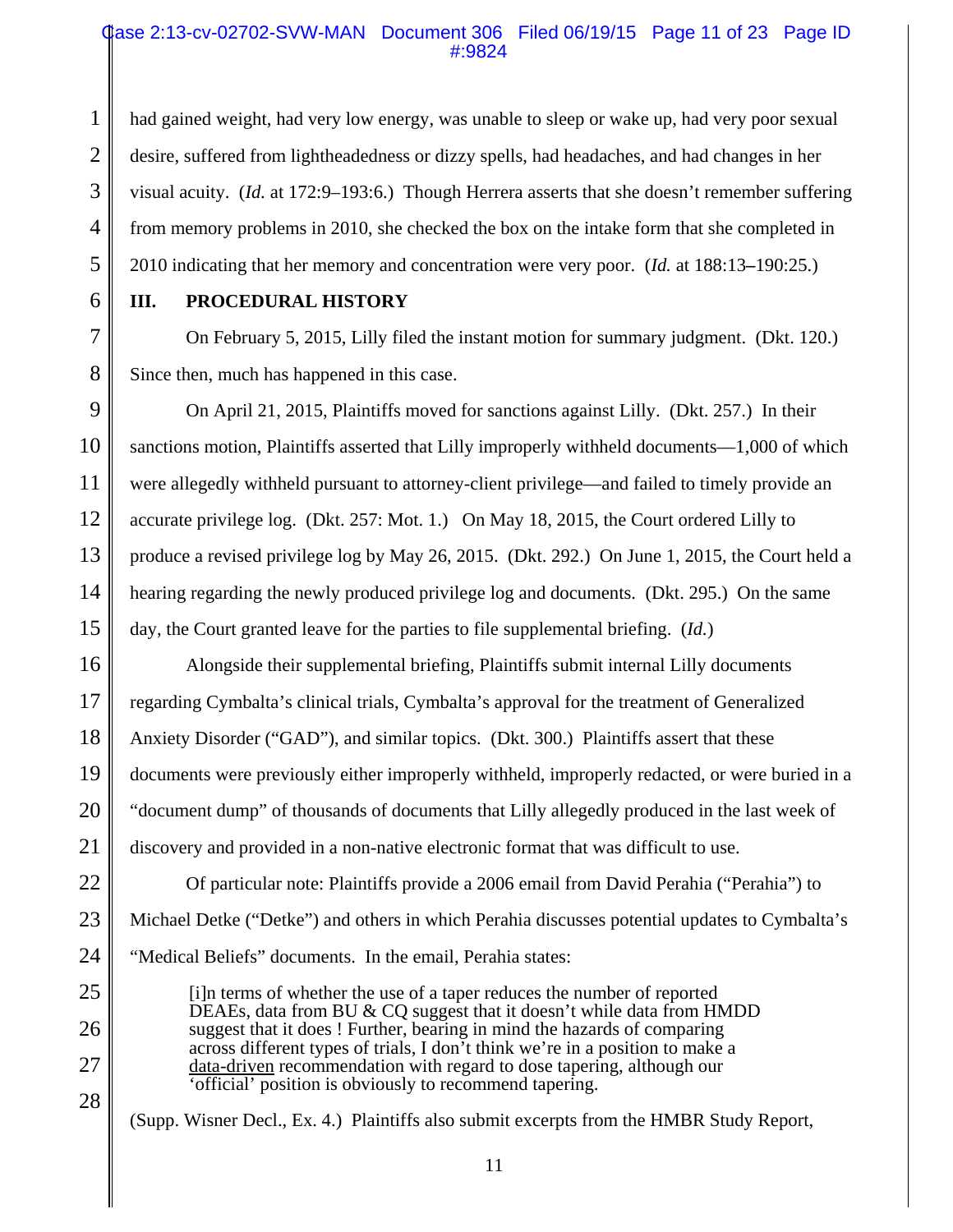## Case 2:13-cv-02702-SVW-MAN Document 306 Filed 06/19/15 Page 12 of 23 Page ID #:9825

| $\mathbf{1}$   | which discusses a study of Cymbalta that included a two-week taper period. (Supp. Wisner                                                                                                            |  |
|----------------|-----------------------------------------------------------------------------------------------------------------------------------------------------------------------------------------------------|--|
| $\overline{2}$ | Decl., Ex. 5, at 34.) That study found that there was "no statistical significance among the study                                                                                                  |  |
| 3              | drug stopping method (taper compared with abrupt) during the drug-tapering phase." (Id. at                                                                                                          |  |
| $\overline{4}$ | 144.                                                                                                                                                                                                |  |
| 5              | Plaintiffs further submit another 2006 email chain regarding possible revisions to the                                                                                                              |  |
| 6              | proposed Cymbalta label to be submitted with Lilly's application for FDA approval of Cymbalta                                                                                                       |  |
| $\overline{7}$ | to treat GAD. In an email sent by Richard Bump ("Bump") to other Lilly personnel after a                                                                                                            |  |
| 8              | meeting regarding the label, Bump says:                                                                                                                                                             |  |
| 9              | My point was not so much what events should be included, but concern that<br>the implication from the wording is that tapering eliminates the risk of                                               |  |
| 10             | discontinuation symptoms. None of the individual studies specifically<br>designed to look at this (SUI or GAD) have shown a benefit to tapere                                                       |  |
| 11             | [sic] compare with abrupt discontinuation. I just believe the sentence<br>that concludes the first paragraph is not accurately reflecting the lack of                                               |  |
| 12             | benefit (or lack thereof) of tapering in studies designed to look at this<br>specifically.                                                                                                          |  |
| 13             | (Supp. Wisner Decl., Ex. 6) (emphasis added). In a later email responding in part to Bump's                                                                                                         |  |
| 14             | statement, Detke writes:                                                                                                                                                                            |  |
| 15             | My proposal is that we plan to delete the sentence struck through below. <sup>10</sup>                                                                                                              |  |
| 16             | Overall it strongly implies that tapering substantially improves tolerability,<br>which does not represent the data accurately. To Rick's [Bump's] point, it                                        |  |
| 17             | (perhaps more weakly) implies that tapering solves all tolerability problems<br>entirely, which would be an even worse misinterpretation of the actual data.                                        |  |
| 18             | To Greg's point today, the last paragraph, second sentence <sup>11</sup> still indicates<br>that tapering is recommended, and is inconsistent, but I would not                                      |  |
| 19             | recommend removing it now because 1) it's from previous class labeling<br>and not worth the fight, and more importantly 2) it may still help patients to                                            |  |
| 20             | taper and almost certainly won't hurt them in the vast majority of clinical<br>situations                                                                                                           |  |
| 21             | <i>(Id.)</i> Finally, Plaintiffs submit a 2008 email chain between Detke and Teresa S. Williams                                                                                                     |  |
| 22             | ("Willams"). Williams was working on clinical trials for a different drug and requested                                                                                                             |  |
| 23             | information about the Cymbalta drug trials. In response to Williams's inquiry about whether                                                                                                         |  |
| 24             | Lilly used elicited scales (symptom checklists) during the Cymbalta trials, Detke answers that                                                                                                      |  |
| 25             |                                                                                                                                                                                                     |  |
| 26             | 10<br>That sentence reads "[w]hen patients were tapered over 2 weeks after acute treatment in 9 or<br>10 week GAD studies, no adverse events met criteria as described above." (Supp. Wisner Decl., |  |
| 27             | Ex. 6.)                                                                                                                                                                                             |  |
| 28             | That sentence reads "[a] gradual reduction in the dose rather than abrupt cessation is                                                                                                              |  |

<sup>&</sup>lt;sup>11</sup> That sentence reads "[a] gradual reduction in the dose rather than abrupt cessation is recommended whenever possible." (*Id.*)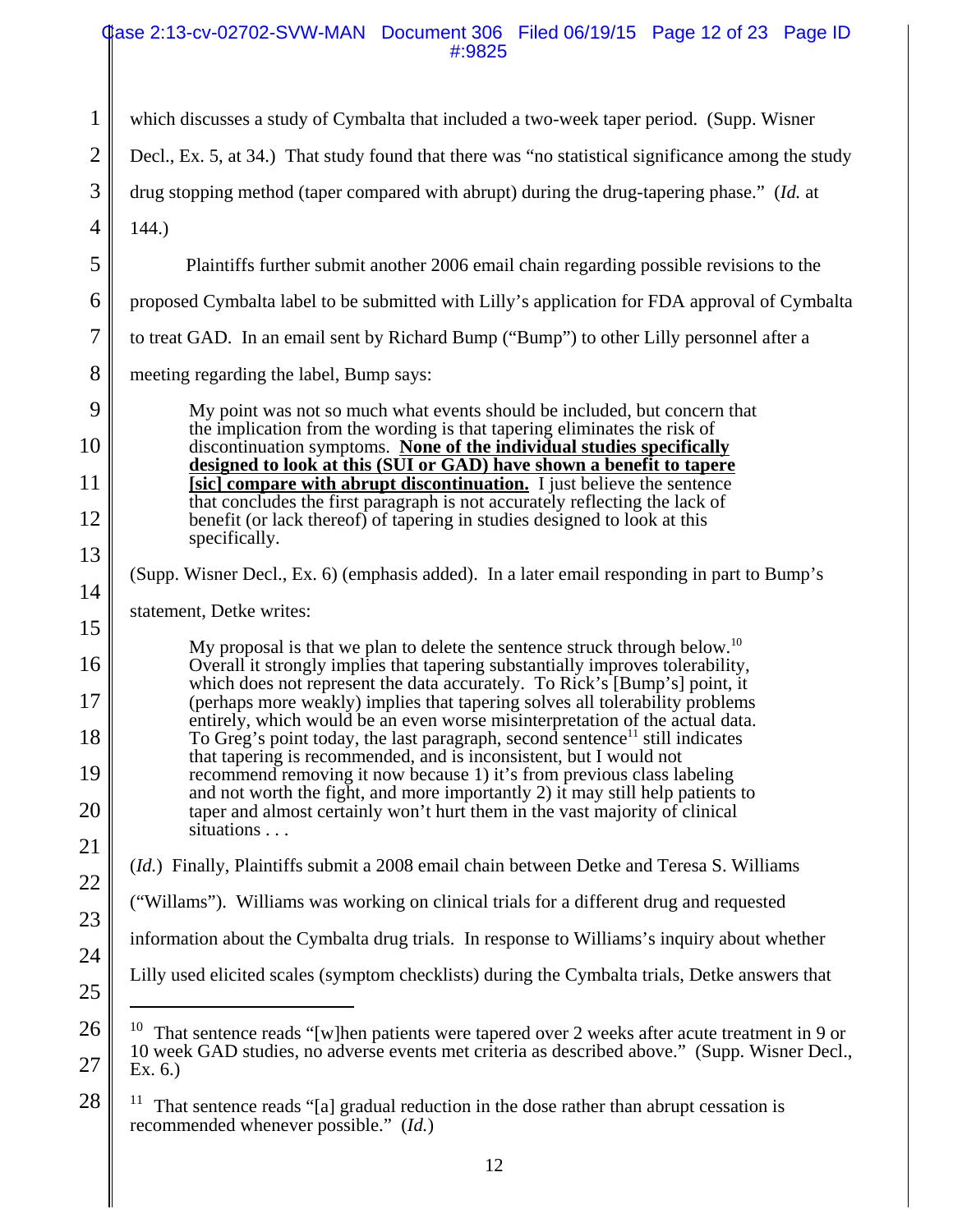#### Case 2:13-cv-02702-SVW-MAN Document 306 Filed 06/19/15 Page 13 of 23 Page ID #:9826

they did not. (Wisner Decl., Ex. 16.) He then sends a follow-up email one minute later stating

that: "[i]f you use an elicited scale, you'll see higher rates. This WILL end up in the label." (*Id.*) In response to Plaintiffs' latest filing, Lilly asserts that the documents at issue were largely produced before the close of discovery. In particular, Lilly asserts that Plaintiffs' Exhibits 4 and 6 were produced in December 2014 (just before the close of discovery). (Jones Supp. Decl. ¶¶ 5, 7.) Lilly asserts that Plaintiff's Exhibit 5 was produced in July 2013. (*Id*. at ¶ 6.) Finally, Lilly admits that Plaintiff's Exhibit 16 was not produced to Plaintiffs until April 2015. (*Id.* at ¶ 17.)

9 10

1

2

3

4

5

6

7

8

# **IV. MOTION FOR SUMMARY JUDGMENT**

**A. Legal Standard**

11 12 13 14 15 Federal Rule of Civil Procedure 56 requires summary judgment for the moving party when the evidence, viewed in the light most favorable to the nonmoving party, shows that there is no genuine issue as to any material fact, and that the moving party is entitled to judgment as a matter of law. Fed. R. Civ. P. 56(a); *Tarin v. County of Los Angeles*, 123 F.3d 1259, 1263 (9th Cir. 1997).

16 17 18 19 20 21 22 23 24 25 26 27 28 The moving party bears the initial burden of establishing the absence of a genuine issue of material fact. *See Celotex Corp. v. Catrett*, 477 U.S. 317, 323-24 (1986). On an issue for which the moving party does not have the burden of proof at trial, the moving party may satisfy this burden by "'showing'—that is, pointing out to the district court—that there is an absence of evidence to support the nonmoving party's case." *Celotex*, 477 U.S. at 325. Once the moving party has met its initial burden, the nonmoving party must affirmatively present admissible evidence and identify specific facts sufficient to show a genuine issue for trial. *See id.* at 323-24; *Anderson v. Liberty Lobby, Inc.*, 477 U.S. 242, 248 (1986). A scintilla of evidence or evidence that is not significantly probative does not present a genuine issue of material fact. *Addisu v. Fred Meyer*, 198 F.3d 1130, 1134 (9th Cir. 2000). "When the moving party has carried its burden under Rule 56(c), its opponent must do more than simply show that there is some metaphysical doubt as to the material facts." *Matsushita Elec. Indus. Co. v. Zenith Radio Corp.*, 475 U.S. 574, 586, 106 S. Ct. 1348, 1356, 89 L. Ed. 2d 538 (1986)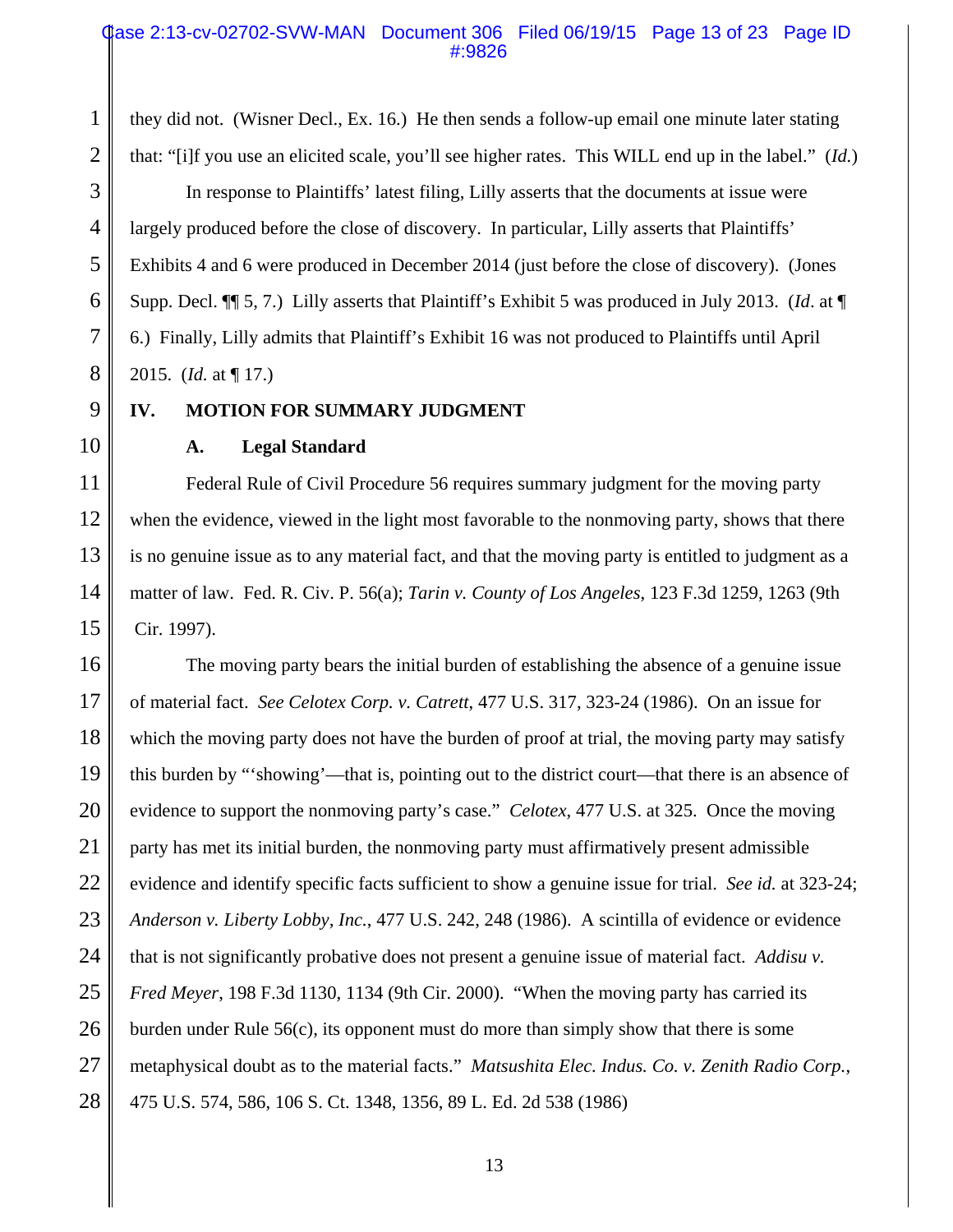#### Case 2:13-cv-02702-SVW-MAN Document 306 Filed 06/19/15 Page 14 of 23 Page ID #:9827

The Court need not reach issues not raised in a party's opening brief. *See Bowhay v. Colvin*, No. CV 12-2506 AN, 2013 WL 819794, at \*9 (C.D. Cal. Mar. 5, 2013) (citing *In re Rains*, 428 F.3d 893, 902 (9th Cir.2005)). The Court may, but need not, consider materials in the record to which the parties do not cite. Fed. R. Civ. P. 56(c)(3); *Carmen v. San Francisco Unified Sch. Dist.*, 237 F.3d 1026, 1031 (9th Cir. 2001) ("The district court need not examine the entire file for evidence establishing a genuine issue of fact, where the evidence is not set forth in the opposing papers with adequate references so that it could conveniently be found.").

8 9 10 11 12 13 14 15 16 17 18 19 "To survive summary judgment, a party does not necessarily have to produce evidence in a form that would be admissible at trial, as long as the party satisfies the requirements of Federal Rules of Civil Procedure 56." *Block v. City of Los Angeles*, 253 F.3d 410, 419 (9th Cir. 2001). "At the summary judgment stage, we do not focus on the admissibility of the evidence's form. We instead focus on the admissibility of its contents." *Fraser v. Goodale*, 342 F.3d 1032, 1036 (9th Cir. 2003). Thus, even if evidence is presented upon a motion for summary judgment in a form that does not strictly meet the requirements of the Federal Rules of Evidence, the Court will still consider the evidence if it is apparent that the deficiency can be overcome at trial. *Id.* at 1037; *see also Fonseca v. Sysco Food Servs. of Ariz., Inc.*, 374 F.3d 840, 846 (9th Cir. 2004.) "However, the Court may not consider inadmissible hearsay evidence which could not be presented in an admissible form at trial." *Stonefire Grill, Inc. v. FGF Brands, Inc.*, 987 F. Supp. 2d 1023, 1037 (C.D. Cal. 2013).

20

1

2

3

4

5

6

7

#### **B. Application**

21 22 23 24 25 26 Lilly moves for summary judgment on all of Plaintiffs' claims, asserting *inter alia*, that Plaintiffs' cannot establish that Lilly's purportedly misleading or inadequate warning caused Plaintiffs' injuries. In relevant part, Lilly asserts that Plaintiffs cannot establish causation because: (1) Herrera's physicians had independent knowledge of the relevant risks, and (2) Plaintiffs' requested warning would not have changed Herrera's doctor's decision to prescribe Cymbalta.

- 27
- 28

**1. The Two Prior Cases Granting Summary Judgment to Lilly on Claims that Lilly Failed to Adequately Warn of Cymbalta's Risks**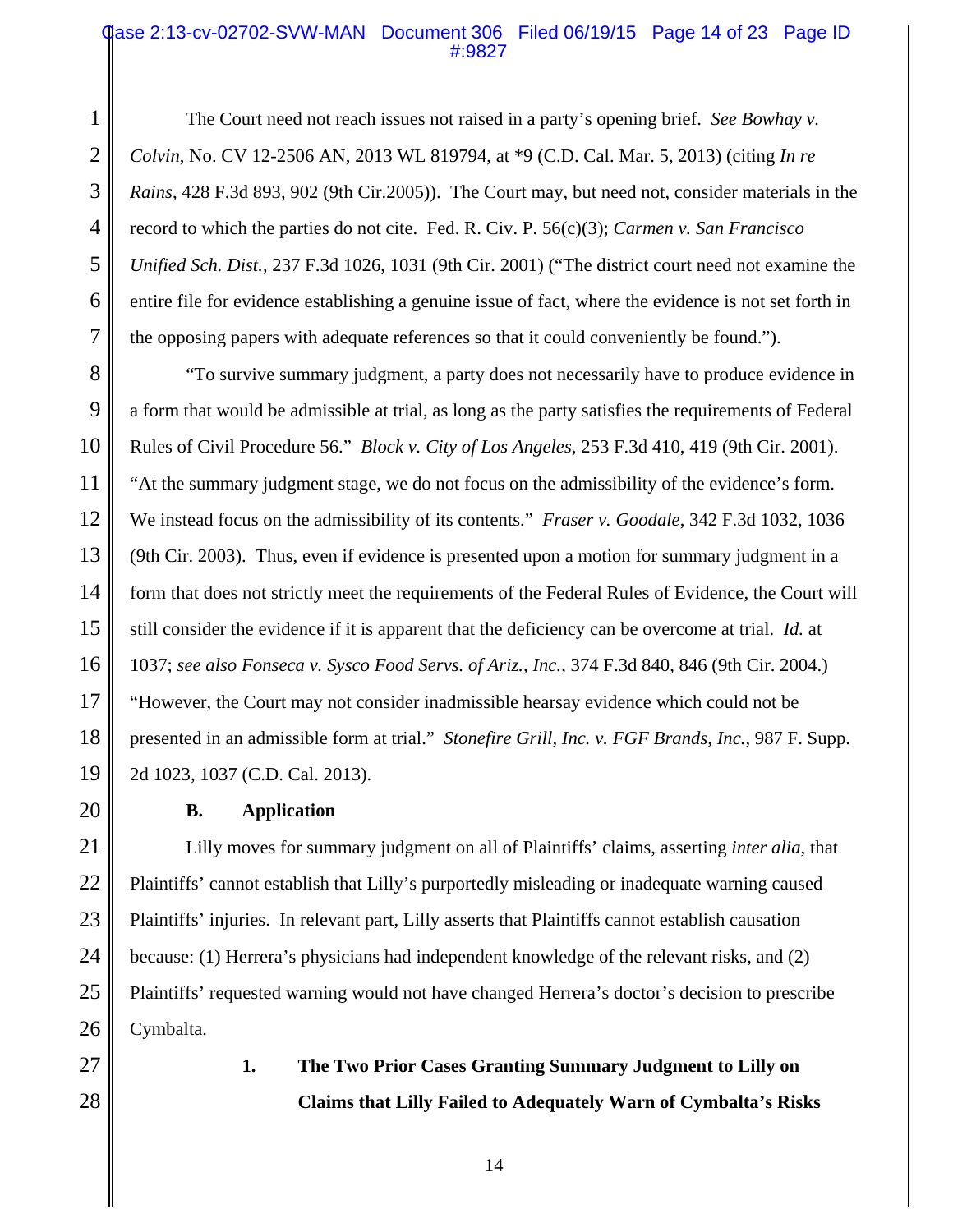## Case 2:13-cv-02702-SVW-MAN Document 306 Filed 06/19/15 Page 15 of 23 Page ID #:9828

Two courts have already granted summary judgment to Lilly on similar claims to those at issue here: *McDowell v. Eli Lilly & Co.*, No. 13 CIV. 3786, 2014 WL 5801604 (S.D.N.Y. Nov. 7, 2014) and *Carnes v. Eli Lilly & Co.*, No. CA 0:13-591-CMC, 2013 WL 6622915 (D.S.C. Dec. 16, 2013).

In *McDowell*, the plaintiff had a history of depression and anxiety. *McDowell*, 2014 WL 5801604, at \*4. Before taking Cymbalta he tried six other antidepressants, both alone and in combination, but to no avail. *Id.* Cymbalta was first prescribed to the plaintiff in 2008 by Nurse Practitioner Joan Caruana ("Caruana"). *Id.* at \*5. The plaintiff relied on the data in the 2005 JAD Article and asserted several claims based on the supposed inadequacy of Cymbalta's label's warnings. *Id.* at \*1–4.

11 12 13 14 15 16 17 18 19 20 21 22 23 24 25 The court first found that the Cymbalta label discontinuation warning<sup>12</sup> was adequate as a matter of New York law. *Id.* at \*10. Under New York, law, a warning is adequate if it provides "specific detailed information on the risks of the drug." *Id.* at \*11. More specifically, it is adequate when the prescribing information communicates "information regarding the precise malady incurred." *Id.* (internal quotations and citation omitted.) The Court found that the label portrayed "with sufficient intensity the risk involved in taking the drug." *Id.* at \*12. The Court noted that the label included a detailed list of possible discontinuation symptoms, including those that the plaintiff allegedly experienced. *Id.* The court also noted that the label included approximately twelve symptoms occurring "at a rate greater than or equal to 1%" in placebocontrolled clinical trials for Cymbalta. *Id.* The court found this method of communicating information on individual symptoms consistent with accepted practice and in accord with FDA regulations and guidance directing that the label "list the adverse reactions identified in clinical trials that occurred at or above a specified rate appropriate to the safety database. *Id.* (quoting 21 C.F.R. § 20157(c)(7)). The court further found adequate the label's statements that "[a]lthough these events [discontinuation symptoms] are generally self-limiting, some have been reported to

26

1

2

3

4

5

6

7

8

9

<sup>27</sup> 28 <sup>12</sup> The Court notes that the label in effect when the plaintiff was first prescribed Cymbalta had slight differences from that in effect when Herrera was first prescribed the drug. *See McDowell*, 2014 WL 5801604, at \*1–3. The most relevant difference is that the "Warnings and Precuations" section stated that the listed side effects occurred following "abrupt or tapered discontinuation in placebo-controlled clinical trials." *Id.* at \*2.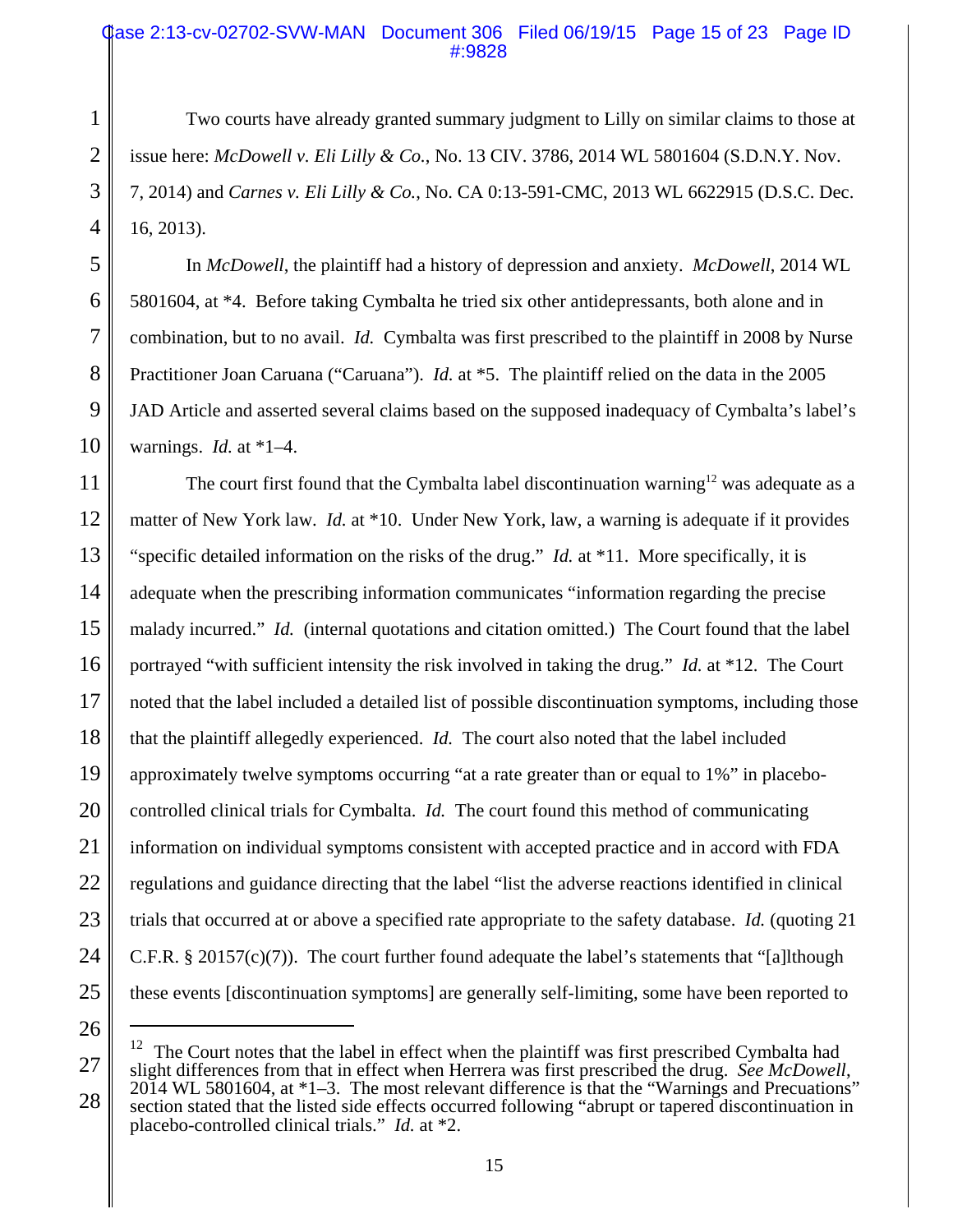#### Case 2:13-cv-02702-SVW-MAN Document 306 Filed 06/19/15 Page 16 of 23 Page ID #:9829

1 2 3 4 5 6 be severe." *Id.* at \*13. *McDowell* noted that other courts had refused to require drug package inserts to include specific adverse event frequencies. *Id.* at \*14 (citing *Hurley v. Lederle Labs., Div. of Am. Cyanamid Co.*, 651 F.Supp. 993, 1002 (E.D.Tex.1986)). The court also found probative Caruana's testimony that she did not understand the label's statement that certain discontinuation symptoms occurred at a rate greater than or equal to 1% to refer to the rate at which all of the symptoms (in the aggregate) were observed. *Id.*

7 8 9 10 11 12 13 14 15 16 The court then found that the plaintiff failed to establish a triable issue regarding whether the Cymbalta discontinuation warning proximately caused his harm. *Id.* at \*15–18. First, Caurana testified that she had independent knowledge of the risks of abruptly discontinuing Cymbalta. *Id.* at \*16. According to Caruana, she knew from her clinical experience that "at least half" of her patients experience some discontinuation symptom upon abrupt withdrawal and that she knew that "most" patients who stopped taking Cymbalta abruptly would experience discontinuation symptoms. *Id.* at \*7, \*15. Finally, the court again noted that Caruana testified that she did not understand the Cymbalta label to mean that all of the listed discontinuation symptoms combined (rather than each symptom individually) occurred in only 1% of patients. *Id.* at \*15.

17 18 19 20 21 22 23 24 25 In *Carnes v. Eli Lilly & Co.*, the court considered similar claims that Cymbalta's label's warnings regarding the risk of discontinuation symptoms upon discontinuing Cymbalta were inadequate. The plaintiff based his claims on the data disclosed in the 2005 JAD Article. *Carnes*, 2013 WL 6622915, at \*2. The plaintiff suffered from chronic pain following a spinal injury sustained in 2004 in a helicopter crash. *Id.* at \*1. His physician first prescribed Cymbalta in 2011. The plaintiff later asked a different physician to switch him from Cymbalta to a different medication. *Id.* That physician reduced the plaintiff's dosage to 30 milligrams per day. *Id.* When the plaintiff returned roughly two months later, she told the plaintiff to cease taking Cymbalta. *Id.*

26 27 28 Like the label at issue in *McDowell*, the Cymbalta label then in effect listed roughly twelve discontinuation symptoms observed following "abrupt or tapered" discontinuation. *Id.* at \*1–2. It stated that "the following symptoms occurred at a rate greater than or equal to 1% and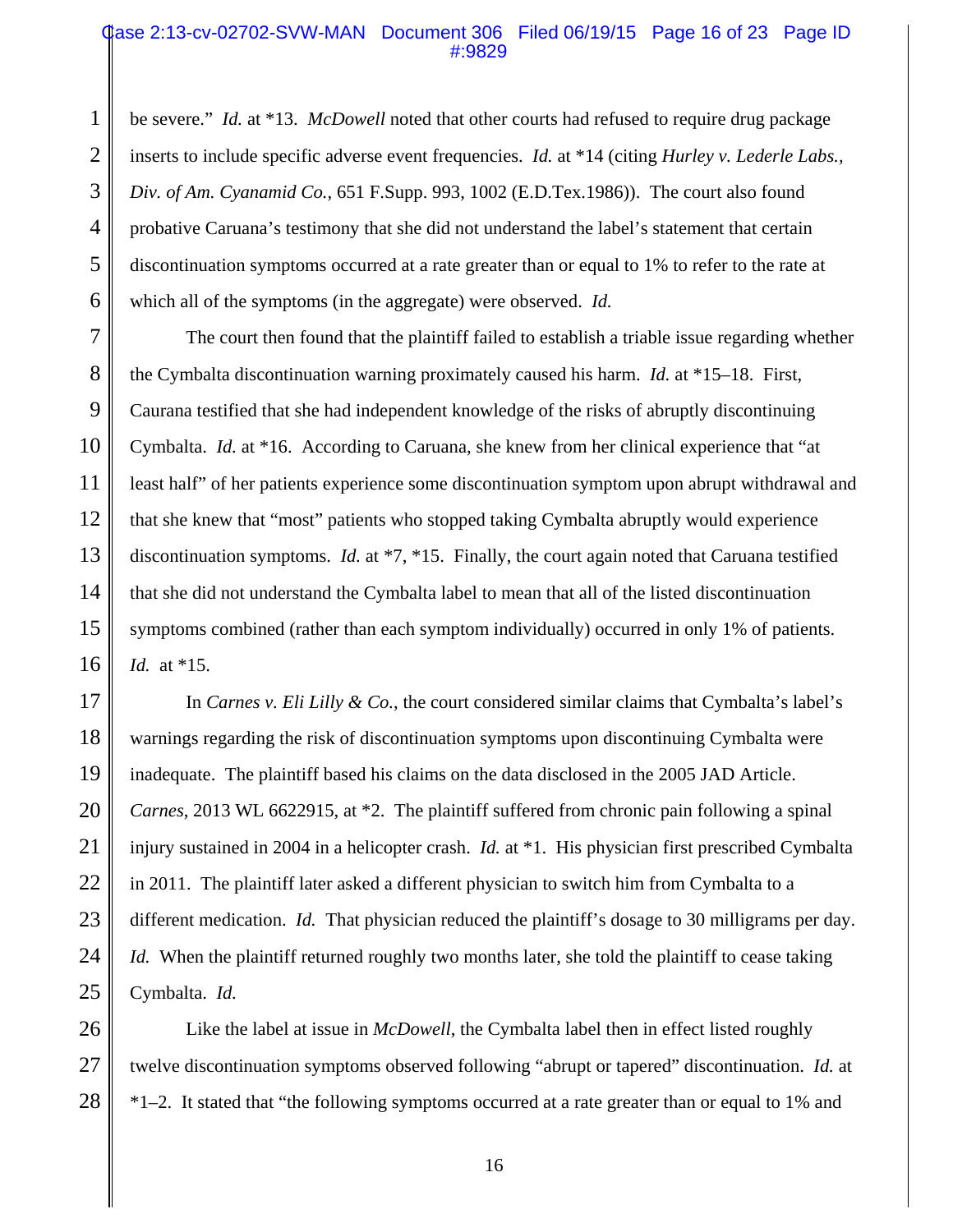#### Case 2:13-cv-02702-SVW-MAN Document 306 Filed 06/19/15 Page 17 of 23 Page ID #:9830

1 2 3 4 5 6 7 8 9 10 11 12 13 14 15 16 17 18 at a significantly higher rate in duloxetine-treated patients compared to those discontinuing from placebo." *Id.* at \*2. The plaintiff argued that he could establish proximate cause by showing that his doctor engaged in a joint decisionmaking process with patients regarding prescriptions, that if the doctor received a stronger warning the doctor would have relayed it to the plaintiff, and that if the plaintiff received the stronger warning then the plaintiff would have refused to take Cymbalta. *Id.* at \*5. The court rejected this argument as being without authority and as an attempt to displace the learned intermediary doctrine. *Id.* The court found that there was no triable issue of fact regarding proximate causation as to the first doctor to prescribe Cymbalta because the doctor testified that he would have still prescribed Cymbalta to the plaintiff even if he had received the purportedly required warning**.** *Id.* at \*5. The court also found that the initial prescribing doctor had independent knowledge of the risk and frequency of discontinuation symptoms upon abrupt withdrawal because the doctor estimated that more than half of his patients experienced discontinuation symptoms upon abruptly discontinuing Cymbalta. *Id.* The Court further found that the plaintiff couldn't establish proximate cause as to the doctor who helped him discontinue Cymbalta because the plaintiff was already taking Cymbalta by the time that doctor started treating him. *Id.* at \*7. Additionally, the court noted that this second doctor did not testify that her decision to taper the plaintiff's prescription would have been affected by a stronger warning. The court thus granted Lilly's motion for summary judgment. *Id.* at \*7.

19 20

# **2. Plaintiffs' Failure to Warn Claim**

#### **a. Legal Standard**

21 22 23 24 25 26 27 28 Under California law, a prescription drug manufacturer owes to the medical profession a duty to provide adequate warnings if it "knows, or has reason to know, of any dangerous side effects of its drugs." *Thomas v. Abbott Labs.*, No. CV-12-07005-MWF CWX, 2014 WL 4197494, at \*5 (C.D. Cal. July 29, 2014) **(**citing *Carlin v. Superior Court*, 13 Cal.4th 1104, 1111–13 (1996)). Under the learned intermediary doctrine, "in the case of prescription drugs, the duty to warn runs to *the physician*, not to the patient." *Id.* (citing *Carlin*, 13 Cal. 4th at 1116) (emphasis in original). Thus, "if adequate warning of potential dangers of a drug has been given to doctors, there is no duty by the drug manufacturer to insure that the warning reaches the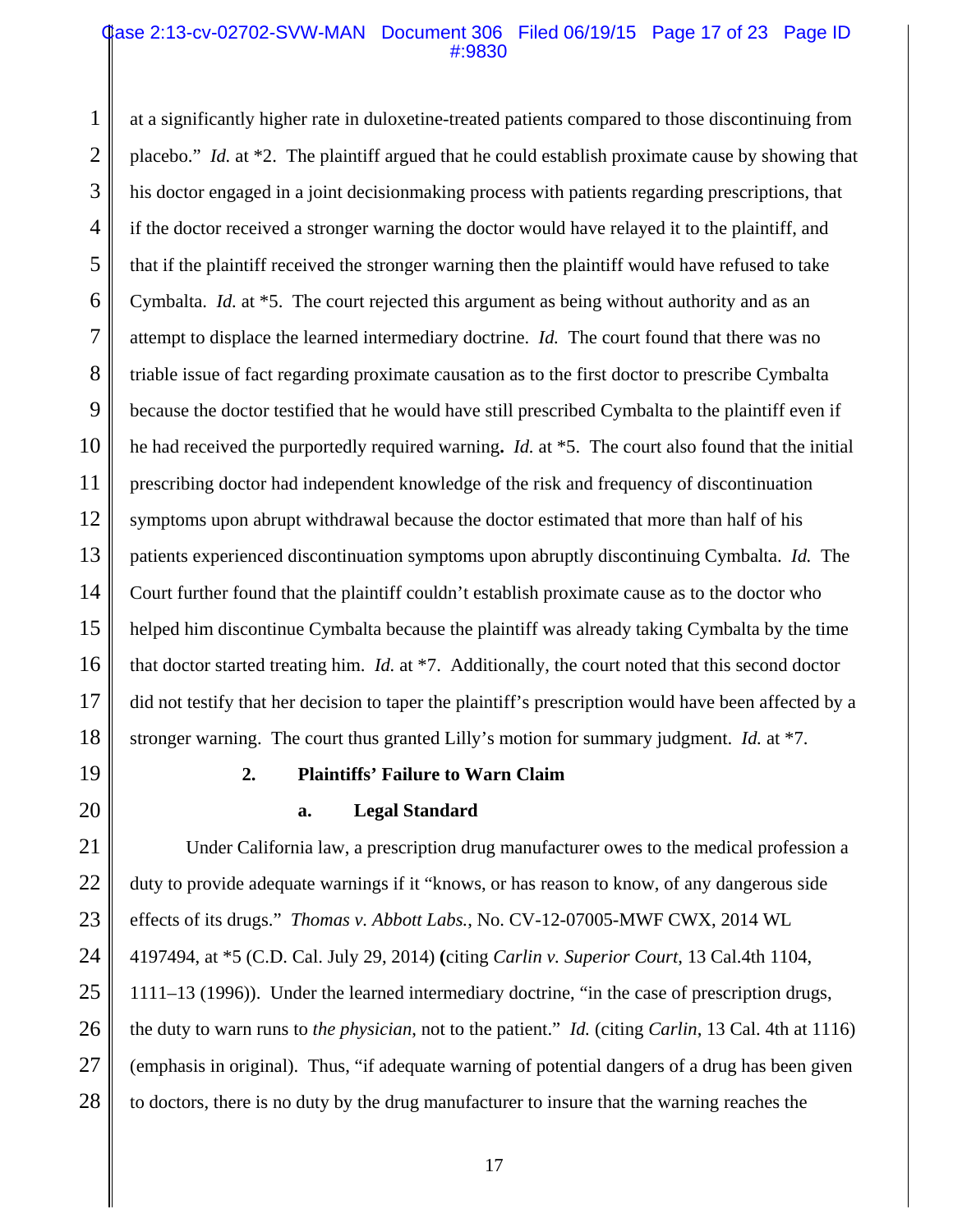## Case 2:13-cv-02702-SVW-MAN Document 306 Filed 06/19/15 Page 18 of 23 Page ID #:9831

doctor's patient for whom the drug is prescribed." *Stevens v. Parke, Davis & Co.*, 9 Cal. 3d 51, 65 (1973) (quoting *Love v. Wolf*, 226 Cal. App. 2d 378, 395 (Cal. Ct. App. 1964)); *see also Motus v. Pfizer Inc.*, 196 F. Supp. 2d 984, 990–91 (C.D. Cal. 2001) (*Motus I*) *aff'd sub nom*. *Motus v. Pfizer Inc. (Roerig Div.)*, 358 F.3d 659 (9th Cir. 2004) (*Motus II*).

5 6 7 8 9 10 11 12 13 14 15 16 A plaintiff asserting claims based on a failure to warn must prove: (1) that either no warning was provided or that the warning provided was inadequate; and (2) that "the inadequacy or absence of the warning caused the plaintiff's injury." *Id*. at 991 (citing *Plummer v. Lederle Laboratories*, 819 F.2d 349, 358 (2d Cir.1987) (applying California law)).However, no harm can be caused by the "failure to warn of a risk already known" to the physician. *Rosburg v. Minnesota Mining & Mfg. Co.*, 181 Cal. App. 3d 726, 735 (Cal. Ct. App. 1986). To prove causation, Plaintiffs must prove that Lilly's alleged failure to warn was a "substantial factor" in bringing about their injuries. *See Motus I*, 196 F. Supp. 2d at 991 (citing *Rutherford v. Owens–Illinois, Inc.*, 16 Cal.4th 953, 968 (1997))."The substantial factor standard is a relatively broad one, requiring only that the contribution of the individual cause be more than negligible or theoretical." *Georges v. Novartis Pharm. Corp.*, 988 F. Supp. 2d 1152, 1157 (C.D. Cal. 2013) (quoting *Bockrath v. Aldrich Chem. Co.*, 21 Cal.4th 71, 79 (1999)).

17

1

2

3

4

#### **b. Application**

18 19 20 21 22 23 24 25 The thrust of Plaintiffs' case is that Lilly failed to adequately warn of the likelihood and severity of discontinuation side effects upon discontinuing Cymbalta. This argument hinges largely on the proper interpretation of Cymbalta's label's statement that after "abrupt discontinuation in placebo-controlled clinical trials of up to 10-weeks duration, the following symptoms occurred at a rate greater than or equal to 2% and at a significantly higher rate in either the MDD [major depressive disorder] or GAD [generalized anxiety disorder] Cymbaltatreated patients compared to those discontinuing from placebo: dizziness; nausea; headache; paraesthesia; vomiting; irritability; and nightmare."

26 27 28 Until the recently filed supplemental briefs, Plaintiffs based their claim that Cymbalta's label is inadequate on the data disclosed in the 2005 JAD Article—which was entitled "Symptoms Following Abrupt Discontinuation of Duloxetine Treatment in Patients with Major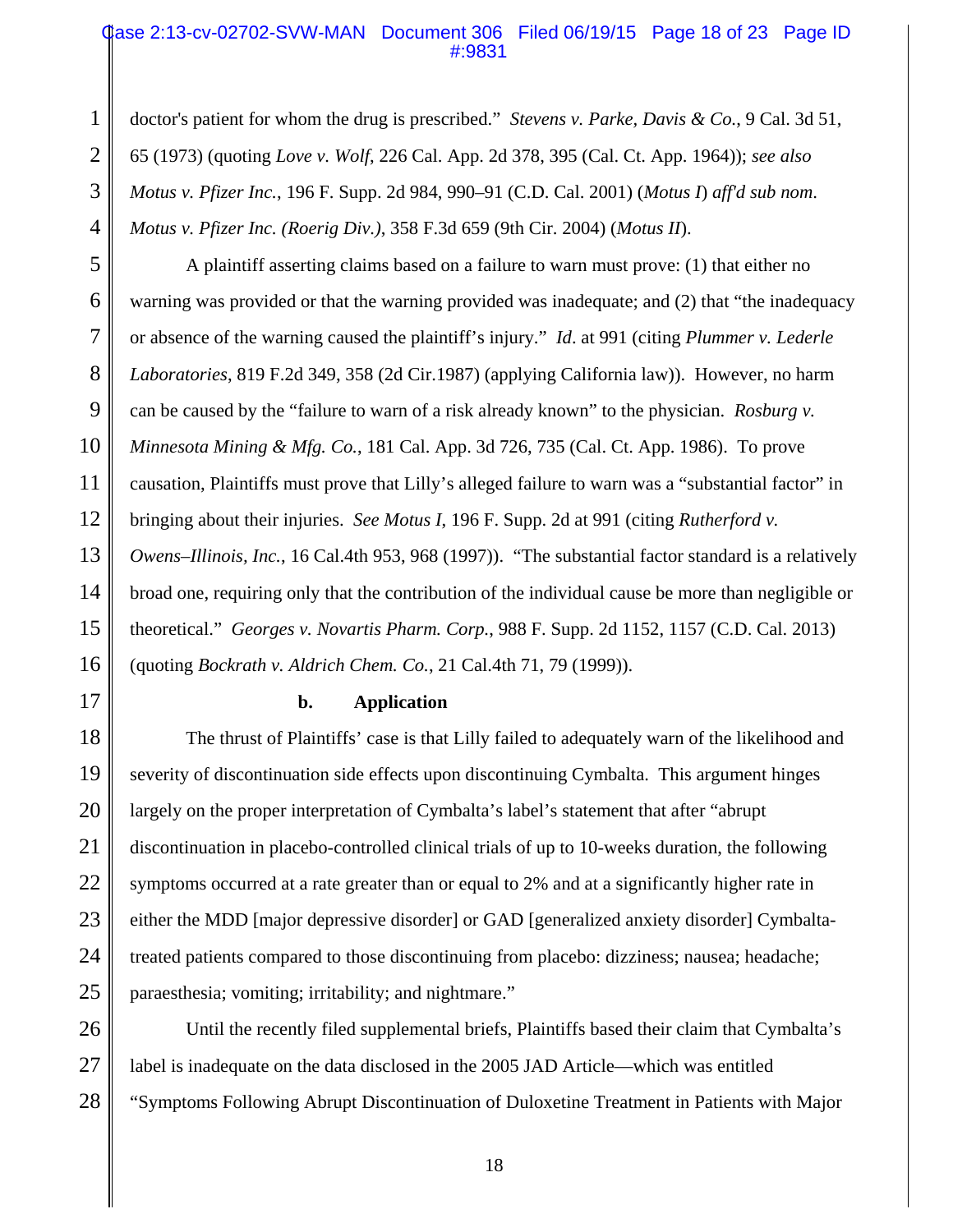## Qase 2:13-cv-02702-SVW-MAN Document 306 Filed 06/19/15 Page 19 of 23 Page ID #:9832

1 2 3 4 5 6 7 8 Depressive Disorder." As discussed above, the 2005 JAD Article analyzes data collected from multiple clinical studies—each of which examined discontinuation symptoms following the abrupt discontinuation of Cymbalta. The Article finds that in short-term studies and upon abrupt discontinuation, 44.3% of Cymbalta-treated patients experienced at least one discontinuation symptom compared to 22.9% of patients taking the placebo. (Def.'s SUF ¶ 8.) It also separately identifies the frequency with which any individual symptom occurred. The discontinuation symptoms listed in the above-quoted section of the Cymbalta label each occurred at a rate between 2% and 12.4%. (Paley Decl., Ex. 10, at 276.)

9 10 11 12 13 14 15 16 17 Plaintiffs assert that the label is properly understood to refer to the side effects in the aggregate, suggests that 2% or only slightly greater than 2% of Cymbalta-treated patients experienced any of the listed discontinuation symptoms, and is therefore misleading because the data shows that 44.3% of Cymbalta-treated patients experienced one or more of the listed discontinuation symptoms.<sup>13</sup> Lilly asserts that the label is properly understood to refer to the frequency with which *each* of the listed discontinuation symptoms occurred, and that its statement that those discontinuation symptoms each occurred at a rate of 2% or greater accurately represents the data—which shows that each of the listed discontinuation symptoms occurred at a rate of no more than 12.4%.<sup>14</sup>

18 19 20 21 22 In the instant motion, Lilly argues that Plaintiffs can't establish proximate cause because Herrera's prescribing physicain had independent knowledge. Lilly's argument that the prescribing physician had independent knowledge of the relevant risks turns on a possible distinction between abrupt and tapered withdrawal: If there is a difference between the risk of discontinuation symptoms upon abrupt withdrawal and the risk of discontinuation symptoms

23

24

25

 $13$  The Article also finds that in the short term studies, 50.6% of discontinuation symptoms reported were moderate while 9.6% were severe. (Def.'s SUF ¶ 9.) The study also found that in a long-term open-label study, half of patients reported at least one discontinuation symptom, with 17.2% of symptoms reported as severe and 46.3% reported as moderate. (Def.'s SUF ¶¶ 12–13.)

<sup>27</sup> 28 <sup>14</sup> Lilly cites *McDowell*'s holding that the label is adequate as a matter of law and asserts that it believes that the case could be decided on that issue. Nevertheless, Lilly expressly states that the Court need not reach the issue of the label's adequacy because Plaintiffs fail to raise a triable issue as to proximate cause. Absent an invitation from Lilly or Plaintiffs, the Court will not reach the issue of Cymbalta's label's adequacy.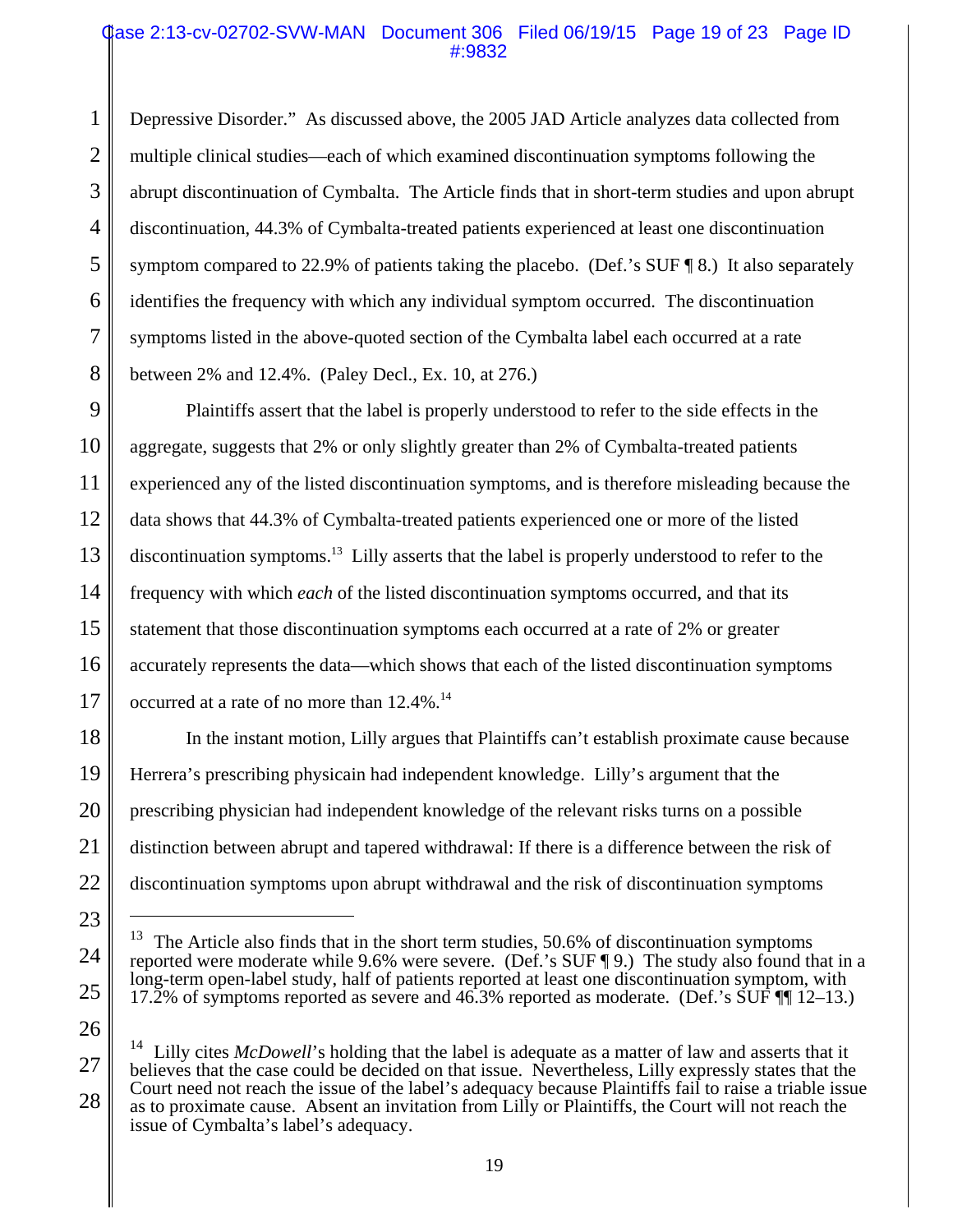#### Case 2:13-cv-02702-SVW-MAN Document 306 Filed 06/19/15 Page 20 of 23 Page ID #:9833

upon tapered withdrawal, then the physicians' independent knowledge of the need to taper could satisfy the relevant warning.

1

2

3 4 5 6 7 8 9 10 11 12 13 As discussed above, as of 2007 (when Braunstein prescribed Cymbalta to Herrera) he had already prescribed it for "many" other patients. Additionally, as of 2007, he knew that there were a "significant number of people that did have unpleasant withdrawal symptoms with Effexor and then with Cymbalta upon abrupt withdrawal." (Paley Decl., Ex. 2, at 73:19–22.) In light of this knowledge, he always warns people not to stop Cymbalta suddenly. He further testified that he knew that these symptoms were "common." (*Id.* at 163:10–11.) Additionally, Braunstein had seen some combination of "[d]ysphoric mood, irritability, agitation, dizziness, sensory disturbances (e.g., paresthesias, such as electric shock sensations), anxiety, confusion, headache, lethargy, emotional lability, insomnia, hypomania, tinnitus and seizures" with virtually every anti-depressant with which he's ever had experience. (*Id.* at 139:6–140:15.) He understood this independently of Cymbalta's prescribing information. (*Id.* at 140:16–20.)

14 15 16 17 18 19 20 21 While this evidence clearly shows that Braunstein had independent knowledge in 2007 of a significant likelihood of experiencing discontinuation symptoms upon abrupt withdrawal, it says nothing of Braunstein's knowledge regarding the risk of discontinuation symptoms upon tapered withdrawal. Moreover, Braunstein's testimony clearly indicates that he believed that tapering would substantially decrease the risk of experiencing discontinuation symptoms. For example, Braunstein testified that if a revised warning had been given he would have "maybe even more emphasized that do not stop this abruptly, that this is something that has to be weaned off of *or there's a high risk of withdrawal reaction*[.]" (Paley Decl., Ex. 2, at 164:15–25.)

22 23 24 25 26 27 28 Alongside their recent supplemental briefing, Plaintiffs submit evidence indicating that the risk of experiencing discontinuation symptoms upon withdrawing from Cymbalta may be the same regardless of whether the patient tapers off of the medication or discontinues abruptly. Moreover, Plaintiffs assert that Lilly either improperly withheld this information or buried it under an avalanche of documents produced in the last week of discovery. Thus, according to Plaintiffs, they were unable to ask Braunstein how this information would have affected his decision to prescribe Cymbalta to Herrera.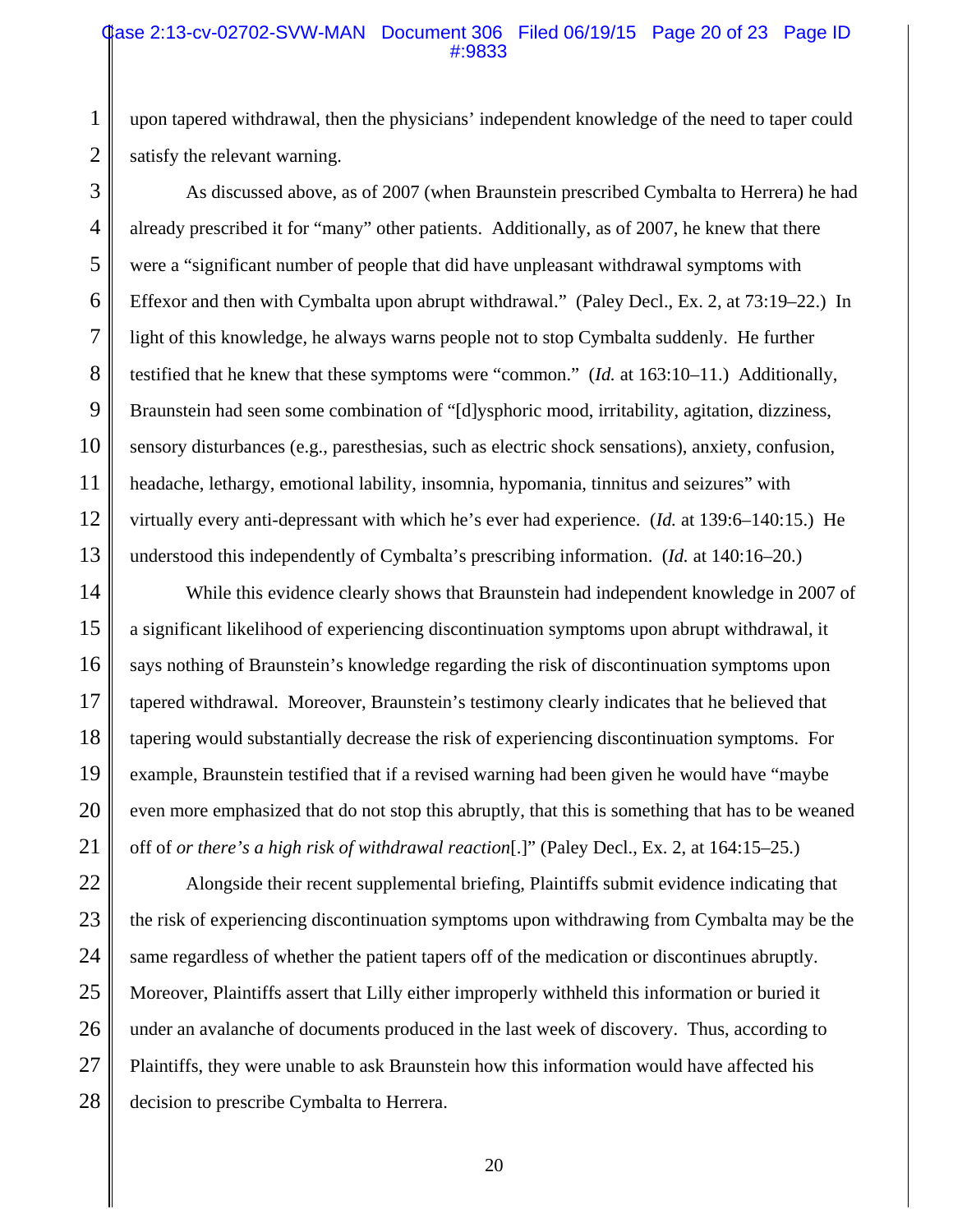## Case 2:13-cv-02702-SVW-MAN Document 306 Filed 06/19/15 Page 21 of 23 Page ID #:9834

1 2 3 4 5 6 Moreover, in light of the newly uncovered evidence, the Court finds this case distinguishable from both *McDowell* and *Carnes*. Both of those courts relied, in relevant part, on the prescribing physicians' knowledge of the risks of *abrupt* withdrawal. *See McDowell*, 2014 WL 5801604, at \*15–17; *Carnes*, 2013 WL 6622915, at \*5–6. Additionally, neither court considered the possibility that there was no difference in the risk of discontinuation symptoms from discontinuing Cymbalta abruptly or tapering.

7 10 On this record, Plaintiffs' evidence is sufficient to raise a triable issue of fact and Lilly fails to show that it is entitled to summary judgment under Rule 56. For the aforementioned reasons, the Court DENIES Lilly's motion for summary judgment on Plaintiffs' failure to warn claim.

11

8

9

#### **3. Plaintiffs' Other Claims Related to Lilly's Alleged Failure to Warn**

12 13 14 15 16 17 18 19 20 In addition to their strict liability—failure to warn claim, Plaintiffs allege claims for: negligence,"strict product liability," negligent misrepresentation, and fraud. (Dkt. 1.)To the extent that each of these claims is premised on the alleged inaccuracy, inadequacy, or misleading nature of Cymbalta's label, each requires proof that the label's alleged deficiencies caused Plaintiffs' injuries. Thus, for the reasons discussed above, the Court DENIES Lilly's motion for summary judgment on each of these claims. *Cf. Motus I*, 196 F. Supp. 2d at 987, 995–999 (granting summary judgment on claims for wrongful death/negligence, strict liability, "survival action," fraud and breach of warranty where all of these claims were "based to some extent" on the defendant's alleged failure to warn and the plaintiff failed to establish causation).<sup>15</sup>

21

22

23

24

25

26

# **4. Plaintiffs' Other Claims Related to an Alleged Design Defect**

In addition to Plaintiffs' abandoned designed defect claim, their negligence claim asserts a design defect. Though the complaint fails to specify a design defect, in their Memorandum of Contentions of Law and Fact Plaintiffs assert that Lilly negligently failed to design a lower dosage Cymbalta pill to allow for "proper" tapering. (Dkt. 186: Mem. at 6.) Plaintiffs also indicated at the June 11, 2015 hearing that they intend to proceed with claims based on this 20 milligram "cliff."

<sup>28</sup>

The Court need not address Lilly's arguments as to Plaintiffs' abandoned claims.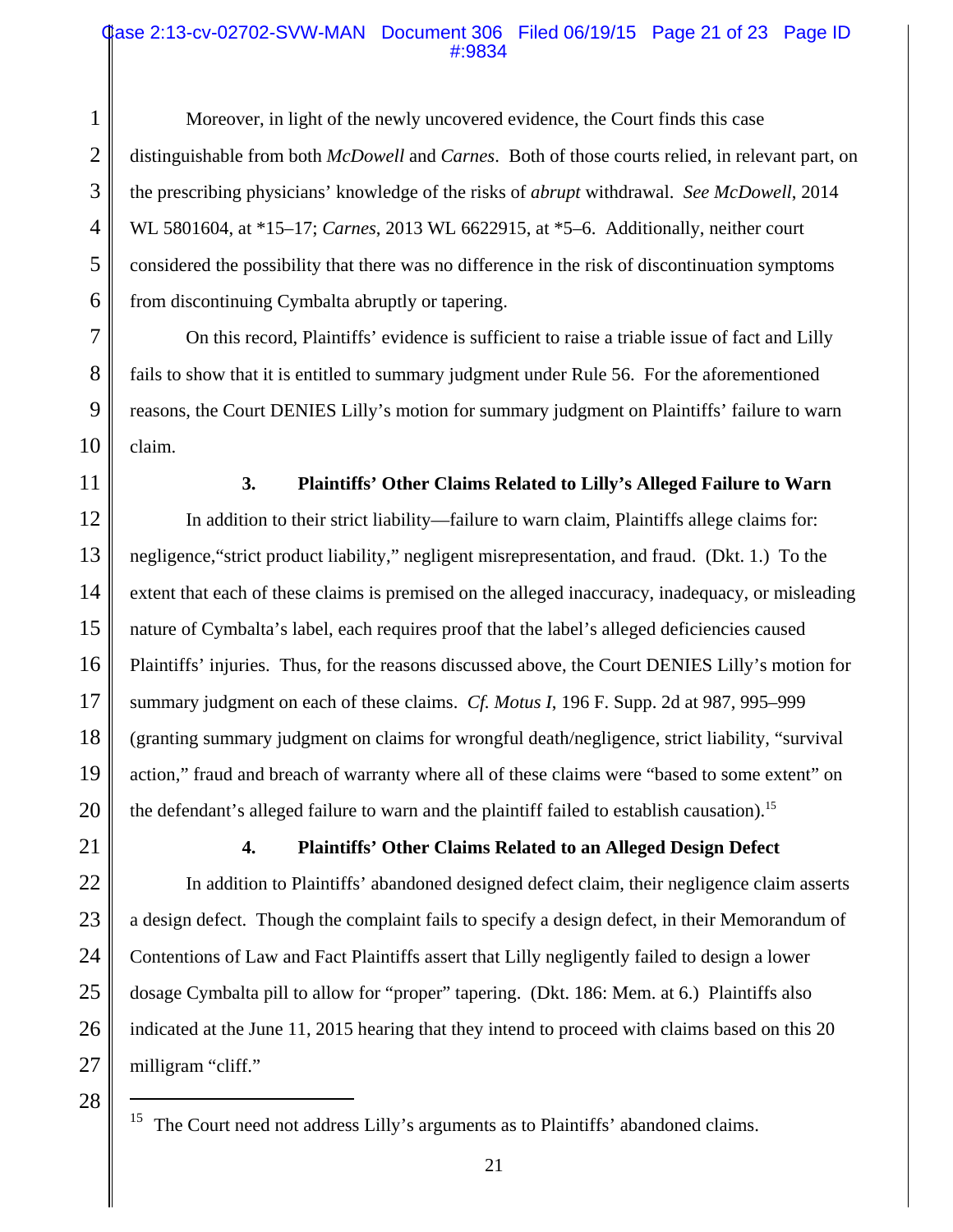#### Case 2:13-cv-02702-SVW-MAN Document 306 Filed 06/19/15 Page 22 of 23 Page ID #:9835

2 3 4 5 The Court notes that pursuant to Federal Rule of Civil Procedure 56(f), it has the authority to grant summary judgment on grounds not raised by a party. However, before the Court does so Plaintiff is entitled to sufficient notice and a reasonable opportunity to respond to any arguments. *See* Fed. R. Civ. Prod. 56(f); *Norse v. City of Santa Cruz*, 629 F.3d 966, 971 (9th Cir. 2010) (en banc).

6 Plaintiffs assert that Patel told Herrera to take 30 milligrams for 30 days and then to cease taking Cymbalta. (Wisener Decl., Ex. 5, at 242:4–12.) Herrera also asserts that she followed this plan. (*Id.* at 242:22–243:4.) Herrera does not allege that she took any 20 milligram Cymbalta pills. Thus, based on the evidence currently before the Court, the failure to design a lower dosage Cymbalta pill than the lowest dose then available—20 milligrams—could not have caused Plaintiffs' harm.

12 13 14 15 In light of the foregoing, the Court hereby cautions Plaintiffs that the Court is dubious of their ability to show that the 20 milligram "cliff" caused their harm. Thus, absent a sufficient proffer of evidence from Plaintiffs, the Court would be inclined to grant summary judgment to Lilly on a claim based on this theory.

16

1

7

8

9

10

11

#### **V. SCHEDULE FOR FUTURE PROCEEDINGS**

17 18 19 20 21 At the hearing held on June 11, 2015, Plaintiffs explained how the newly uncovered Lilly documents will affect their theory of the case. Lilly argued that it would be prejudiced if Plaintiffs were allowed to proceed on a theory not laid out in their complaint. For the reasons discussed at the June 11 hearing, the Court GRANTS Plaintiffs leave to file an amended complaint. Plaintiffs SHALL file their amended complaint on or before June 29, 2015.

22 23 24 25 26 27 28 Additionally, the Court GRANTS Plaintiffs leave to augment their expert witnesses's declarations to the extent that there is newly uncovered information. Plaintiffs SHALL file their supplemental expert reports on or before June 29, 2015. In light of the foregoing, the Court DECLINES TO REACH Lilly's motions to exclude Morris and Glenmullen and GRANTS Lilly leave to file amended *Daubert* motions objecting to Plaintiff's expert witnesses. Lilly SHALL file any such amended *Daubert* motion on or before July 7, 2015. Plaintiffs SHALL file any response to such amended *Daubert* motions on or before July 14, 2015.